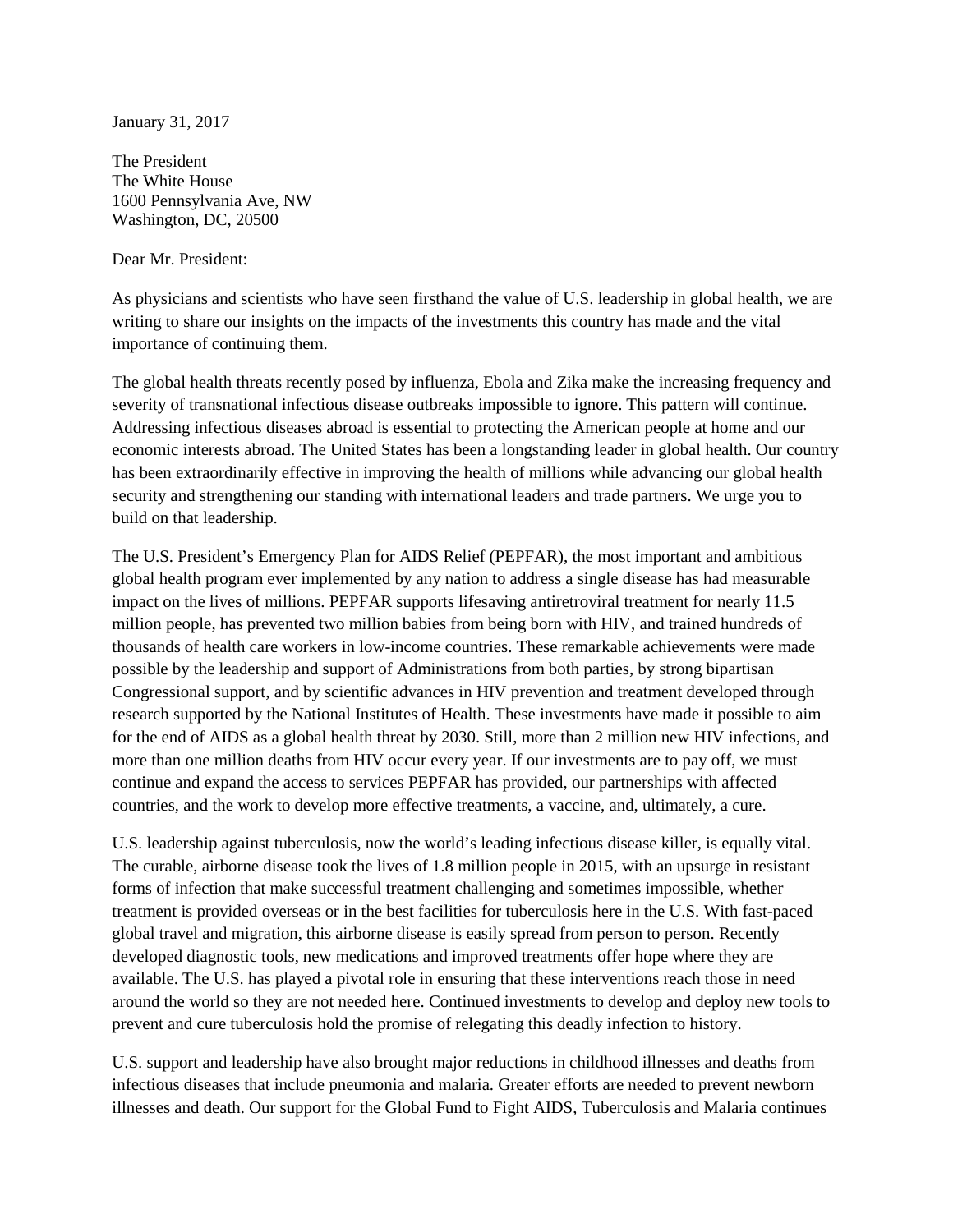to set the standard that unites the world in its response to three deadly diseases. In addition, U.S. strategies and resources to strengthen infection surveillance, diagnostic capacities and antibiotic drug development play a vital role in addressing antimicrobial resistance, a growing global and domestic threat that may render treatments for common infections useless, reversing many of the gains of modern medicine.

U.S.-led initiatives to advance global health security are working to develop public health infrastructures, skilled health workforces and well-equipped laboratories, to ensure that countries have the capacities to monitor, prevent, detect and respond quickly to infectious disease outbreaks before they explode into national health emergencies or global pandemics threatening the health of Americans.

The leadership of the United States through the Centers for Disease Control and Prevention, the National Institutes of Health, the United States Agency for International Development and the Department of Defense was critical in achieving control of Ebola, and in amassing the expertise to address the threats Zika poses to pregnant women and their infants. In addition to saving the lives and restoring the productivity of millions of people around the world, our investments protect U.S. diplomats, military personnel, business travelers and tourists. Our investments in global health and the reach of our scientific and technological innovations are essential to our domestic health and prosperity, our national security and economic interests, and our stature as a force for progress.

We ask that you expand all of these efforts, from increased funding for the resources and work needed to end AIDS, to empowering research and development to turn back the tide of drug-resistant infections including tuberculosis, to developing effective vaccines, and to building a legacy of innovation that will protect our nation against future infectious disease threats.

We are proud of the contributions our country has made to global health and security and stand ready to work with you and your Administration as you accelerate the work needed to build a safer and healthier world.

# **Sincerely,**

# **Alabama**

Anju Bansal, PhD, Assistant Professor, University of Alabama at Birmingham, Birmingham, Alabama

Scott Barnum, PhD, Professor, University of Alabama at Birmingham, Birmingham, Alabama

Scott Batey, PhD, Assistant Professor, University of Alabama at Birmingham, Birmingham, Alabama

Suresh Boppana, MD, Professor of Pediatrics, University of Alabama at Birmingham, Birmingham, Alabama

Bernard Camins, MD, Associate Professor of Medicine, University of Alabama at Birmingham, Birmingham, Alabama

Louise Chow, PhD, Professor, University of Alabama at Birmingham, Birmingham, Alabama

Randy Cron, MD, PhD, Professor, University of Alabama at Birmingham, Birmingham, Alabama

Randall Davis, MD, Professor, University of Alabama at Birmingham, Birmingham, Alabama

Jodie Dionne-Odom, MD, Assistant Professor of Medicine, University of Alabama at Birmingham, Birmingham, Alabama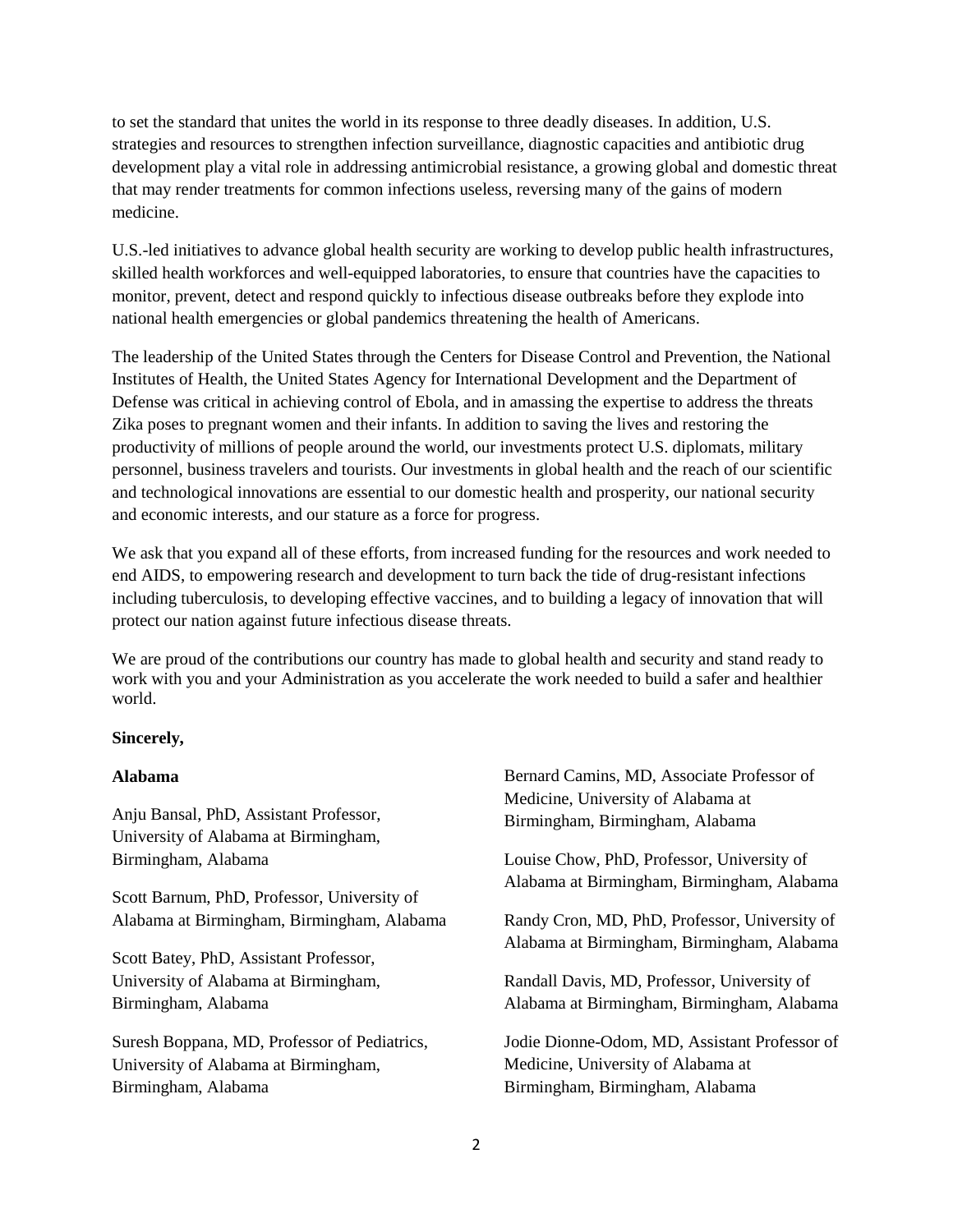Alexandra Duverger, PhD, Research Associate, University of Alabama at Birmingham, Birmingham, Alabama

Ellen Eaton, MD, Assistant Professor, University of Alabama at Birmingham, Birmingham, Alabama

Karen Fowler, DrPH, Professor, University of Alabama at Birmingham, Birmingham, Alabama

James Galbraith, MD, Associate Professor, University of Alabama at Birmingham, Birmingham, Alabama

Hanne Harbison, MSPH, MSN, Lead Nurse Practitioner, University of Alabama at Birmingham, Birmingham, Alabama

Rosie Hill, PhD, Researcher, University of Alabama at Birmingham, Birmingham, Alabama

Craig Hoesley, MD, Professor of Medicine, University of Alabama at Birmingham School of Medicine, Birmingham, Alabama

Elliot Lefkowitz, PhD, Professor, University of Alabama at Birmingham, Birmingham, Alabama

Frances Lund, PhD, Charles H. McCauley Professor and Chair Department of Microbiology, University of Alabama at Birmingham, Birmingham, Alabama

George Luo, MD, MPH, Endowed Professor, University of Alabama at Birmingham, Birmingham, Alabama

Jeanne Marrazzo, MD, MPH, Professor of Medicine & Division Chief, University of Alabama at Birmingham, Birmingham, Alabama

Sue Michalek, PhD, Professor of Microbiology, University of Alabama at Birmingham, Birmingham, Alabama

Zina Moldoveanu, PhD, Professor, University of Alabama at Birmingham, Birmingham, Alabama Peter Pappas, MD, Professor of Medicine, University of Alabama at Birmingham, Birmingham, Alabama

James Raper, PhD, Professor of Medicine & Nursing, University of Alabama at Birmingham, Birmingham, Alabama

Stewart Reid, MD, MPH, Associate Professor of Medicine, University of Alabama at Birmingham, Birmingham, Alabama

Michael Saag, MD, Associate Dean for Global Health, University of Alabama at Birmingham, Birmingham, Alabama

Omar Sims, PhD, Assistant Professor, University of Alabama at Birmingham, Birmingham, Alabama

Kristi Stringer, MA, PhD Candidate, University of Alabama at Birmingham, Birmingham, Alabama

Jim Jian Sun, PhD, Research Associate, University of Alabama at Birmingham, Birmingham, Alabama

Ashutosh Tamhane, MD, PhD, MSPH, DPH, Epidemiologist, University of Alabama at Birmingham, Birmingham, Alabama

James Tang, PhD, Professor of Medicine, University of Alabama at Birmingham, Birmingham, Alabama

Sunnie Thompson, PhD, Associate Professor, University of Alabama at Birmingham, Birmingham, Alabama

Janet Turan, PhD, Professor, University of Alabama at Birmingham, Birmingham, Alabama

Bulent Turan, PhD, Assistant Professor, University of Alabama at Birmingham, Birmingham, Alabama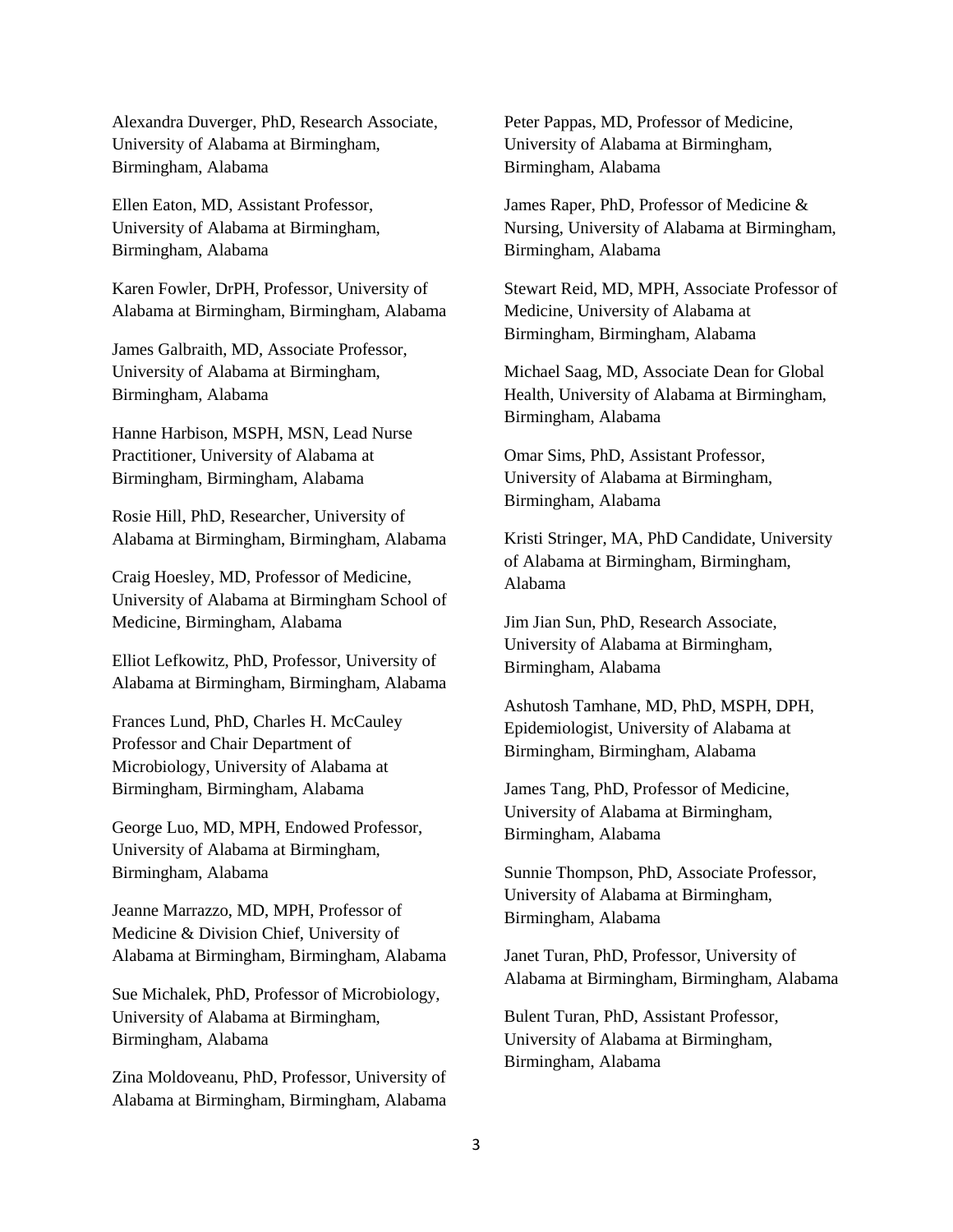David Vance, PhD, Professor, School of Nursing, University of Alabama at Birmingham, Birmingham, Alabama

Andrew Westfall, MS, Statistician, University of Alabama at Birmingham, Birmingham, Alabama

Frank Wolschendorf, PhD, Assistant Professor, University of Alabama at Birmingham, Birmingham, Alabama

## **Arizona**

John Kevin Carmichael, MD, MS, FIDSA, Medical Director, El Rio Special Immunology Associates, Tucson, Arizona

Linda Gorgos, MD, Infectious Disease Physician, Special Immunology Associates, Tucson, Arizona

Peter McKellar, MD, Chief of Infectious Diseases Section, Banner University Medical Center, Phoenix, Arizona

### **California**

Ryan Anderson, MD, Graduate Student Assistant, University of California Berkeley, Berkeley, California

Terrence F. Blaschke, MD, Professor of Medicine and of Molecular Pharmacology, Emeritus, Stanford University, Stanford, California

Yvonne Bryson, MD, Distinguished Professor of Pediatrics and Infectious Disease, David Geffen School of Medicine, University of California Los Angeles, Los Angeles, California

Lily Chattopadhyay, MD, Children's Hospital Los Angeles, Los Angeles, California

Wael ElMaraachli, MD, Assistant Professor, University of California, San Diego, San Diego, California

Rachel Gonzalez, MPH, Health Science Specialist, Department of Veterans Affairs, Long Beach, California

Shelley Gordon, MD, PhD, Infectious Diseases Associates, San Francisco, California

Ruth Greenblatt, MD, Professor, University of California, San Francisco, San Francisco, California

Michael J. Harbour, MD, Attending Physician, PACE AIDS Clinic, Santa Clara Valley Medical Center, Palo Alto, California

Diane Havlir, MD, Professor of Medicine, University of California, San Francisco, San Francisco, California

Trevor Hawkins, MD, Senior Medical Director, Gilead Sciences, Foster City, California

Maile Young Karris, MD, Assistant Professor, University of California San Diego, San Diego, California

William Kennedy, MD, Senior Medical Director, Janssen Pharmaceuticals, San Francisco, California

Sebastian Kevany, MA, MPH, Adjunct Professor, Trinity College Dublin and University of California, San Francisco, California

Nathan Kim, MD Candidate, Medical Student, University of California, San Francisco School of Medicine, San Francisco, California

William Klitz, MD, Research Associate, University of California, Berkeley, California

Cynthia Lucero-Obusan, MD, Medical Epidemiologist, VA Palo Alto Health Care System, Palo Alto, California

Loren Miller, MD, MPH, Professor of Medicine, David Geffen School of Medicine at UCLA, Torrance, California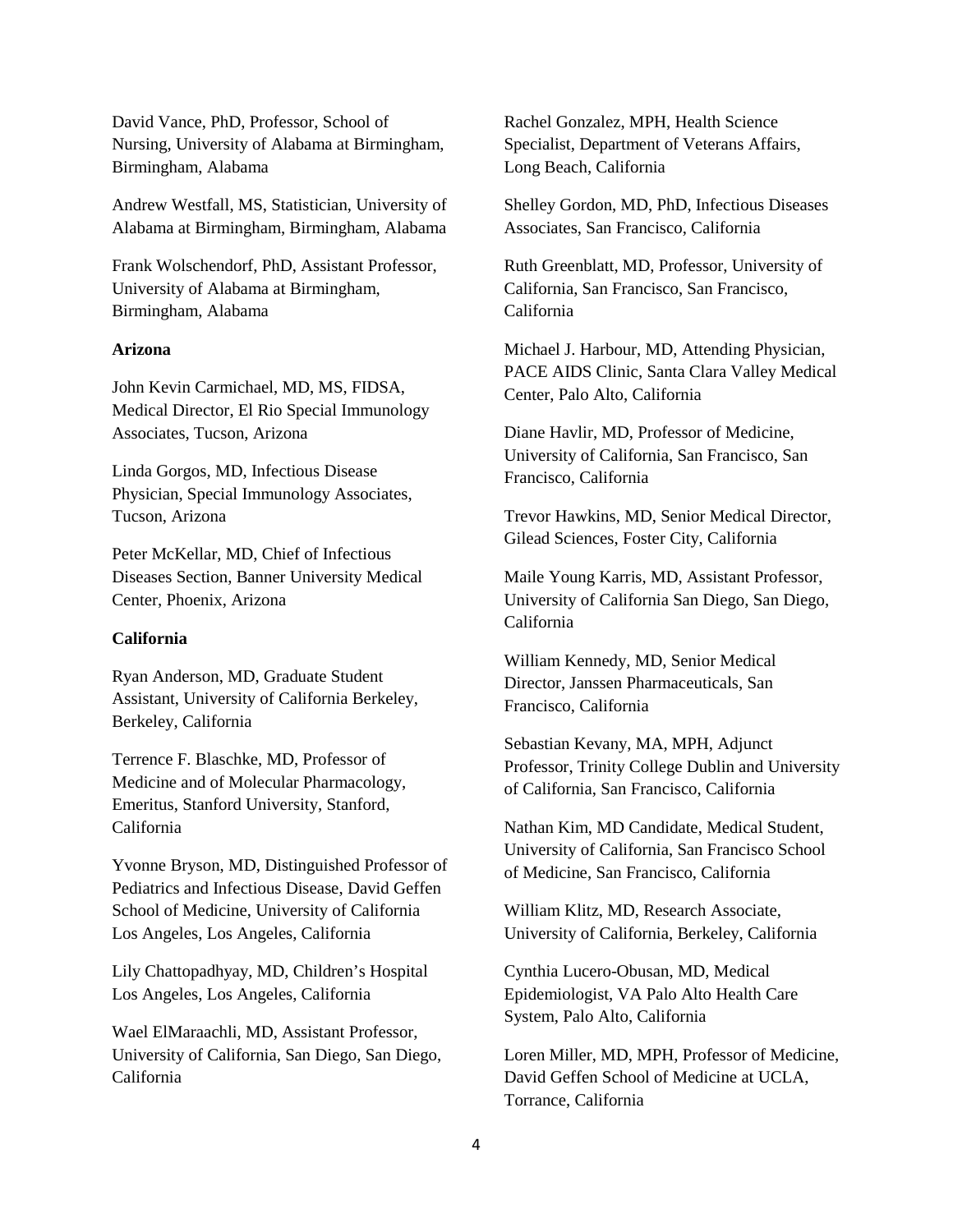Kathleen Mulligan, PhD, Professor of Medicine, University of California San Francisco, San Francisco, California

Richard Murphy, MD, Harbor University of California Los Angeles, Torrance, California

David Nguyen, MD, PhD, Fellow, Infectious Diseases, University of California San Francisco, San Francisco, California

Kyle Ragins, MD, MBA, Emergency Physician, University of California Los Angeles, Los Angeles, California

Sharon Reed, MD, Professor of Medicine and Pathology, University of California, San Diego Health, San Diego, California

Michael Reid, MD, MPH, Clinical Fellow, University of California San Francisco, San Francisco, California

Douglas Richman, MD, Distinguished Professor of Pathology and Medicine Director, Center for AIDS Research Florence; Seeley Riford Chair in AIDS Research, University of California San Diego, La Jolla, California

Hayden Rodarte, JD, Student, Yale Law School, Alameda, California

Monika Roy, MD, Infectious Disease Physician, University of California San Francisco, San Francisco, California

Darvin Scott Smith, MD, FIDSA, Chief of Infectious Disease and Geographic Medicine; Associate Adjunct Clinical Professor, Kaiser Permanente and Stanford University, Redwood City, California

Fred Tenover, PhD, Vice President, Scientific Affairs, Cepheid, Sunnyvale, California

Kathy Thompson, MD, Senior Physician Specialist, San Francisco Department of Public Health, San Francisco, California

Samuel Tia, MD, Chief Science Officer, Correlia Biosystems, Inc., San Francisco, California

Kelley Urry, MD, Associate Director, Insmed, Monterey, California

Paul Volberding, MD, Professor of Medicine, Director AIDS Research Institute, University of California San Francisco, San Francisco, California

Xaviour Walker, MD, MPH, DTMH, Fellow, University of California Irvine, Irvine, California

#### **Colorado**

David Cohn, MD, Professor of Medicine, Denver Public Health, Denver, Colorado

Melisa Esposti, MA, Director of Global Health Grants, Project C.U.R.E., Centennial, Colorado

Michelle Haas, MD, Assistant Professor of Medicine, Denver Public Health, Denver, Colorado

#### **Connecticut**

Richard Carroll, MD, VP, Clinical Research, Tangen Biosciences, Inc., Branford, Connecticut

Luke Davis, MD, Associate Professor, Yale School of Public Health & Yale School of Medicine, New Haven, Connecticut

Hanna Ehrlich, PhD candidate, Epidemiology, Yale University, New Haven, Connecticut

Gerald Friedland, MD, Professor Emeritus of Medicine and Epidemiology and Public Health, Yale School of Medicine, New Haven, Connecticut

Louis Gregory, MPH, Graduate Student, Yale School of Public Health, New Haven, **Connecticut**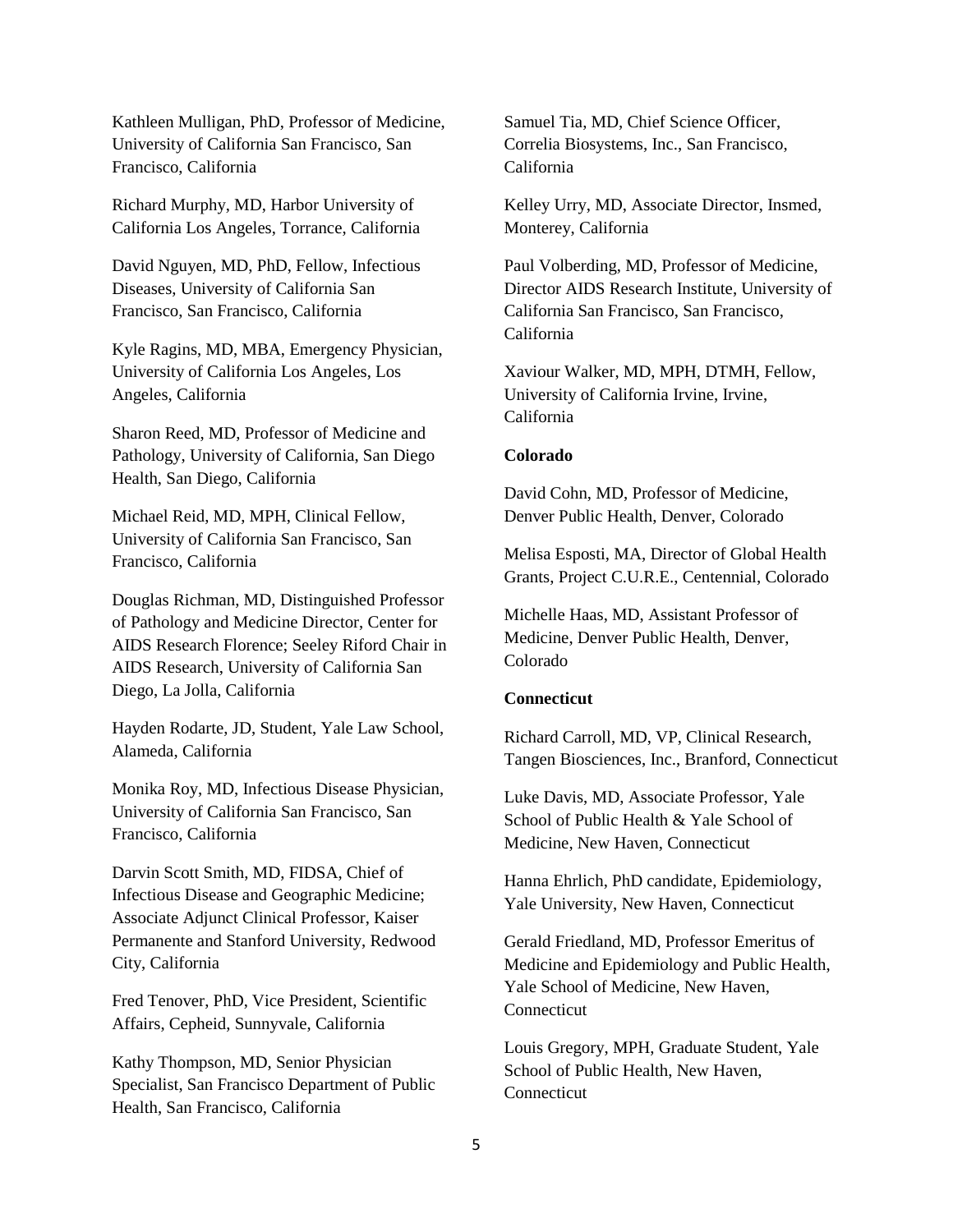Evelyn Hsieh, MD, PhD, Assistant Professor, Yale School of Medicine, New Haven, **Connecticut** 

Albert Ko, MD, Professor and Department Chair, Epidemiology of Microbial Diseases, Yale School of Public Health, New Haven, **Connecticut** 

Joseph Lim, ScD, MD Candidate, Yale School of Medicine, New Haven, Connecticut

Kelsey Loeliger, MPhil, MD/PhD Candidate, Yale School of Medicine, New Haven, Connecticut

Chad Marion, DO, PhD, Physician, Yale University, New Haven, Connecticut

Mark Metersky, MD, Professor of Medicine, University of Connecticut School of Medicine, Farmington, Connecticut

Amanda Meyer, MPH, Yale University School of Public Health, New Haven, Connecticut

Katie Owers, MSc, PhD Candidate, Yale School of Public Health, New Haven, Connecticut

Tracy Rabin, MD, Assistant Professor, Yale University School of Medicine, New Haven, Connecticut

Jeremy Schwartz, MD, Assistant Professor, Yale School of Medicine, New Haven, Connecticut

Cynthia Shi, MSc, PhD Student, Yale University, New Haven, Connecticut

Kristina Talbert-Slagle, PhD, Assistant Professor of General Internal Medicine, Senior Scientific Officer, Yale University, New Haven, Connecticut

Katharine Walter, MPH, Yale University, New Haven, Connecticut

Kenneth Winn, MHA, Director, Respiratory Care, Yale New Haven Health, New Haven, **Connecticut** 

# **Delaware**

Donald Collins, MD, Pulmonary, Critical Care and Sleep Specialist, Christiana Care, Wilmington, Delaware

# **District of Columbia**

Joel Ang, MD, Q Street Medical Associates, Washington, District of Columbia

Amanda Castel, MD, MPH, Associate Professor, George Washington University Milken School of Public Health, Washington, District of Columbia

Farley R. Cleghorn, MD, Global Head, Health Practice, Palladium, Washington, District of Columbia

Lisa Fitzpatrick, MD, MPH, MPA, Medical Epidemiologist, PPH, Inc., Washington, District of Columbia

W. David Hardy, MD, Senior Director of Evidence-based Practices, Whitman-Walker Health, Washington, District of Columbia

Nicholas Hellmann, MD, Scientific and Strategy Advisor, Elizabeth Glaser Pediatric AIDS Foundation, Washington, District of Columbia

Manu Kaushal, MD, Attending, Georgetown University Hospital, Washington, District of Columbia

Manya Magnus, LPN, PhD, MPH, Associate Professor, George Washington University, Washington, District of Columbia

Lynne Mofenson, MD, Senior HIV Technical Advisor, Elizabeth Glaser Pediatric AIDS Foundation, Washington, District of Columbia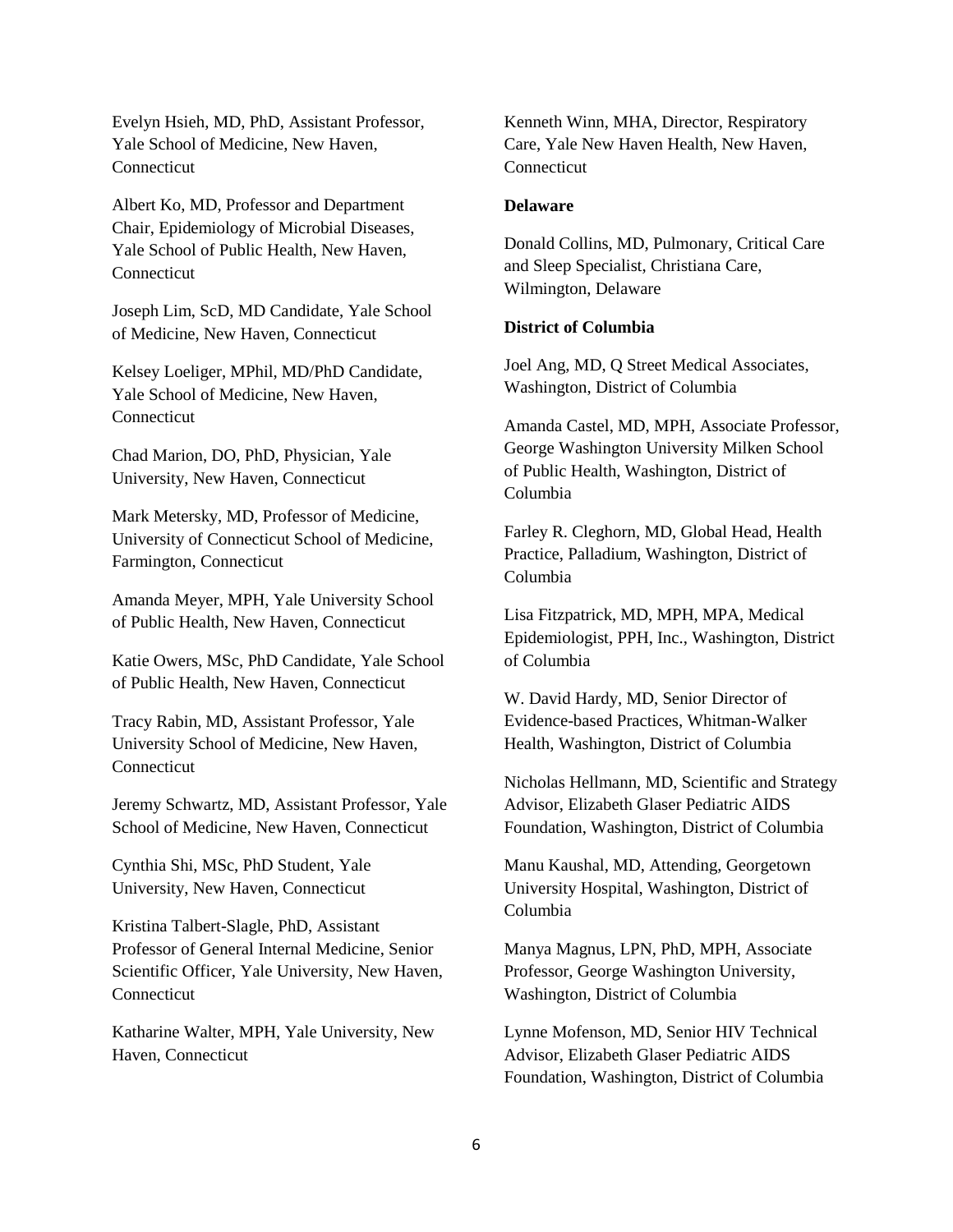Stanley Reedy, MD, MPH, Public Health Physician, Retired, Washington, District of Columbia

Lal Sadasivan, MD, MPH, MBA, Tuberculosis Technical Director, PATH, Washington, District of Columbia

Carmelita Tuazon, MD, Professor, George Washington University Medical Center, Washington, District of Columbia

Benjamin Young, MD, Senior Vice President and Chief Medical Officer, International Association of Providers of AIDS Care, Washington, District of Columbia

Mary A. Young, MD, Assistant Professor of Medicine, Georgetown University, Washington, District of Columbia

Jose M. Zuniga, PhD, President, International Association of Providers of AIDS Care, Washington, District of Columbia

### **Florida**

Hector Bolivar, MD, Assistant Professor of Medicine, University of Miami, Miami, Florida

Ricardo Jose Gonzalez-Rothi, MD, Emeritus Professor of Medicine, Florida State University, Tallahassee, Florida

Vincent Hsu, MD, MPH, FSHEA, FACP, Executive Director for Infection Control, Florida Hospital, Orlando, Florida

Charles D. Mitchell, MD, Professor, University of Miami Miller School of Medicine, Miami, Florida

J. Glenn Morris, Jr., MD, MPH&TM, Professor and Director, Emerging Pathogens Institute, University of Florida, Gainesville, Florida

Mobeen Rathore, MD, Professor and Director, University of Florida, Jacksonville, Florida

### **Georgia**

Anastasia Postoev, MD, Physician, Central Michigan University, Atlanta, Georgia

Susan Allen, MD, MPH, Professor, Emory School of Medicine, Atlanta, Georgia

Sara Auld, MD, Pulmonary and Critical Care Medicine, Emory University, Atlanta, Georgia

Henry M. Blumberg, MD, Professor of Medicine, Epidemiology and Global Health, Emory University, Atlanta, Georgia

Carlos del Rio, MD, Professor, Emory University Rollins School of Public Health, Atlanta, Georgia

Lytt Gardner, PhD, Epidemiologist, Alpharetta, Georgia

James M. Hughes, MD, FIDSA, Professor of Medicine and Public Health, Emory University, Atlanta, Georgia

Russell Kempker, MD, MSc, Assistant Professor, Emory University, Atlanta, Georgia

Lauren Lambert, MPH, Epidemiologist, Atlanta, Georgia

William M. Shafer, PhD, Professor, Emory University School of Medicine, Atlanta, Georgia

Melanie Thompson, MD, Principal Investigator, AIDS Research Consortium of Atlanta, Atlanta, Georgia

Seth Walker, MD, Director, Emory Adult Cystic Fibrosis Program, Emory University, Atlanta, Georgia

# **Illinois**

Maximo O. Brito, MD, MPH, Associate Professor of Medicine, University of Illinois, Chicago, Illinois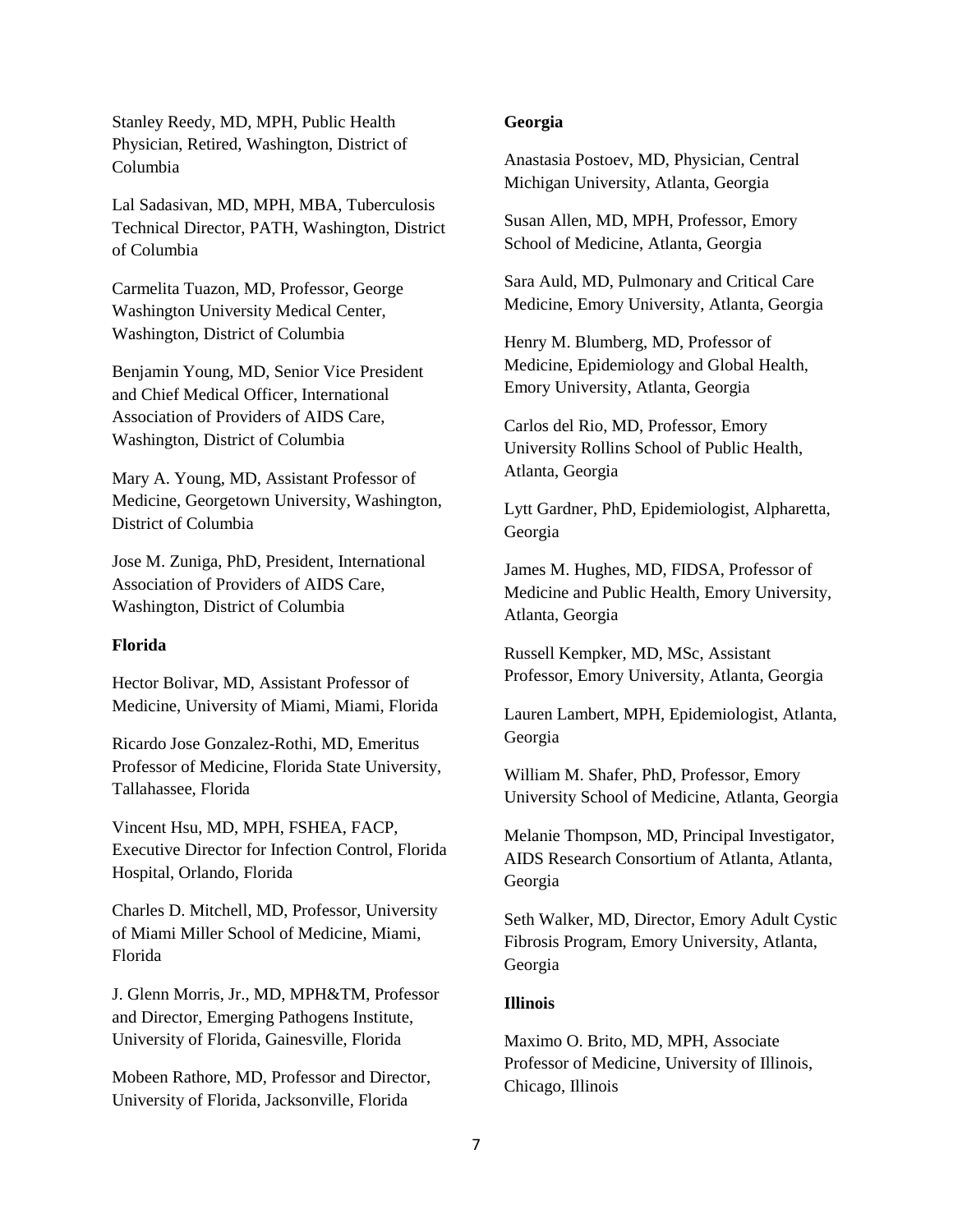Mardge Cohen, MD, Physician, Stroger Hospital, Chicago, Illinois

Daniel Cohen, MD, Group Medical Director, AbbVie, North Chicago, Illinois

Nancy Glick, MD, Associate Professor of Medicine, Sinai Health System and Rosalind Franklin University, Chicago, Illinois

Donald Graham, MD, Infectious Disease Specialist, Springfield Clinic, Springfield, Illinois

Daniel Johnson, MD, Professor, University of Chicago, Chicago, Illinois

Janak Koirala, MD, Professor and Division Chief, Southern Illinois University, School of Medicine, Springfield, Illinois

Richard Novak, MD, Professor and Head, Division of Infectious Diseases, University of Illinois at Chicago, Chicago, Illinois

Carol Olson, MD, Infectious Diseases Consultant, Sapphire Oak Consultants, LLC, Lindenhurst, Illinois

Vidhya Prakash, MD, Associate Professor, Southern Illinois University, Department of Medicine, Springfield, Illinois

Shuvani Sanyal, MD, Physician, University of Illinois, Chicago, Illinois

Usha Sigamonym, MD, Self-employed, Chicago, Illinois

Vidya Sundareshan, MD, MPH, Associate Professor, Southern Illinois University, Springfield, Illinois

Sarang Thaker, MD, MS, Physician, University of Illinois, Chicago, Illinois

## **Indiana**

Leslie Enane, MD, Assistant Professor of Pediatrics, Indiana University School of Medicine, Indianapolis, Indiana

James W. Smith, MD, Emeritus Professor & Chair, Department of Pathology, Indiana University School of Medicine, Indianapolis, Indiana

Gregory Zimet, PhD, Professor of Pediatrics & Clinical Psychology, Indiana University School of Medicine, Indianapolis, Indiana

#### **Iowa**

Jeffery L. Meier, MD, Associate Professor, University of Iowa, Iowa City, Iowa

#### **Kansas**

Thomas A. Moore, MD, Clinical Professor of Medicine, University of Kansas School of Medicine-Wichita Campus, Wichita, Kansas

### **Louisiana**

Pierre Buekens, MD, PhD, Professor, Tulane University, New Orleans, Louisiana

Lori A. Gordon, MD, Clinical Assistant Professor, Xavier University of Louisiana, New Orleans, Louisiana

Susan McLellan, MD, MPH, Associate Professor, Tulane University School of Medicine, New Orleans, Louisiana

Russell Van Dyke, MD, Professor of Pediatrics, Tulane University, New Orleans, Louisiana

### **Maine**

Shulamith Bonham, MD, Physician, St. Mary's Health Center, Lewiston, Maine

Laura Nelsen, MD, Physician, Pathology Associates PC, Augusta, Maine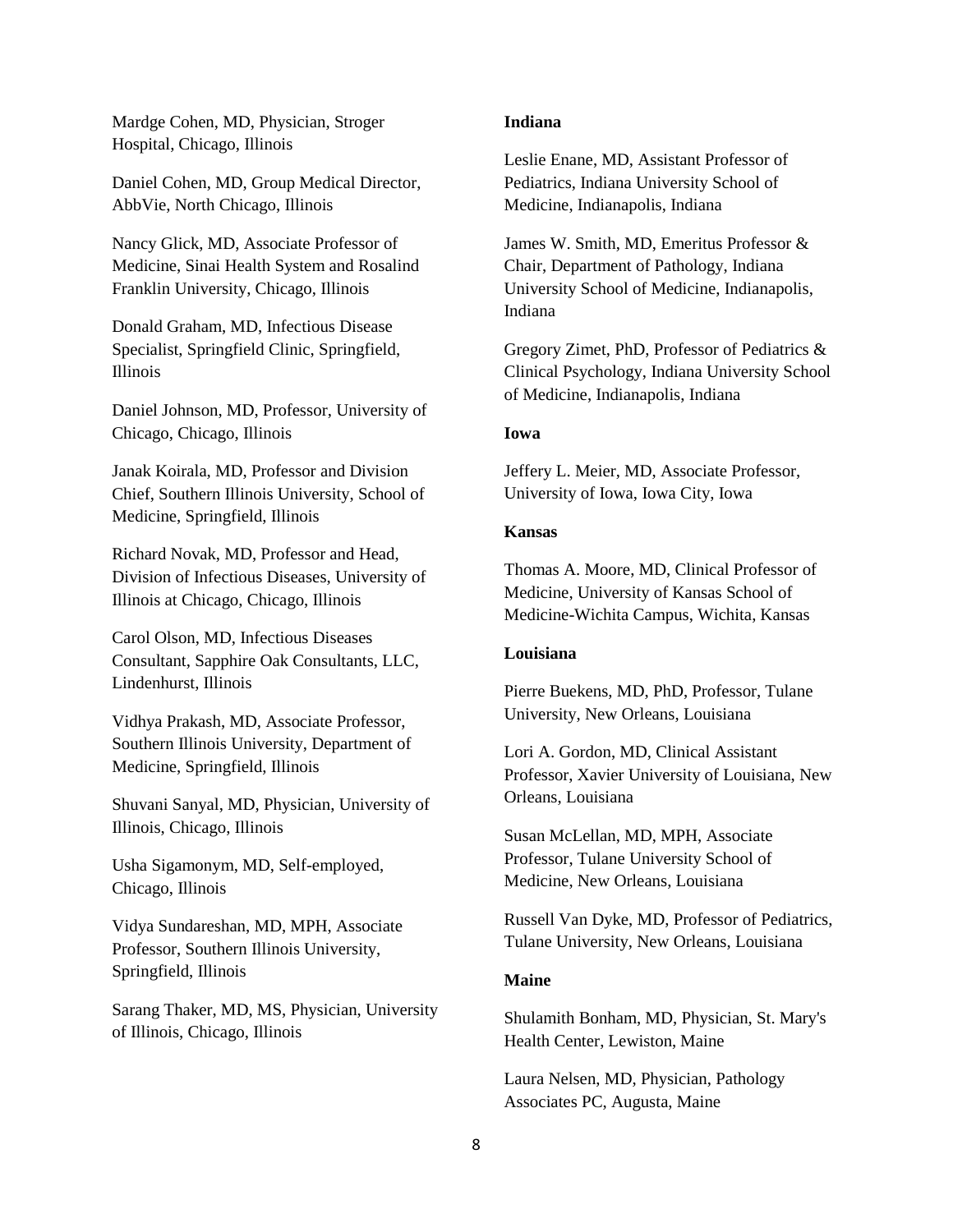#### **Maryland**

Claudia Garcia Diaz, MS Nursing, MBA, Johns Hopkins University School of Nursing, Baltimore, Maryland

Stefan Baral, MD, MPH, Associate Professor, Johns Hopkins University, Baltimore, Maryland

Robert Bollinger, MD, MPH, Professor, Johns Hopkins University, Baltimore, Maryland

Kevin Burns, MD, MPH, Physician, Johns Hopkins Bloomberg School of Public Health, Baltimore, Maryland

Larry Chang, MD, MPH, Associate Professor of Medicine, Johns Hopkins University, Baltimore, Maryland

John Cmar, MD, Director, Division of Infectious Diseases, Sinai Hospital of Baltimore, Baltimore, Maryland

Wendy Davis, EdM, Senior Research Associate, Johns Hopkins Bloomberg School of Public Health, Baltimore, Maryland

Kelly Dooley, MD, PhD, Associate Professor of Medicine, Johns Hopkins University School of Medicine, Baltimore, Maryland

Susan Dorman, MD, Professor of Medicine and International Health, Johns Hopkins University School of Medicine, Baltimore, Maryland

Jason Farley, PhD, MPH, ANP-BC, FAAN, AACRN, Associate Professor, Nurse Practitioner, Johns Hopkins University, Baltimore, Maryland

Kevin Fennelly, MD, MPH, Physician, American Thoracic Society, Rockville, Maryland

Meagan Fitzpatrick, PhD, Postdoctoral Fellow, University of Maryland School of Medicine, Baltimore, Maryland

Craig Hendrix, MD, Director, Division of Clinical Pharmacology, Johns Hopkins University, Baltimore, Maryland

Christopher Hoffmann, MD, Associate Professor, Johns Hopkins University School of Medicine, Baltimore, Maryland

Michael Horberg, MD, MAS, FACP, FIDSA, Executive Director Research, Community Benefit, and Medicaid, Mid-Atlantic Permanente Medical Group, Rockville, Maryland

Petros Karakousis, MD, Associate Professor of Medicine, Johns Hopkins University School of Medicine, Baltimore, Maryland

Jeanne Keruly, MS, CRNP, Assistant Professor of Medicine, Johns Hopkins University, Baltimore, Maryland

Peter Kilmarx, MD, Infectious Disease Physician, Bethesda, Maryland

Nicole Kingsland, MSN Candidate, Johns Hopkins University School of Nursing, Baltimore, Maryland

Steve Kuo, MD, PhD, President, YMCK International Consultants, Rockville, Maryland

Carl Latkin. PhD, Professor, Johns Hopkins Bloomberg School of Public Health, Baltimore, Maryland

Gregory Lucas, MD, PhD, Professor of Medicine, Johns Hopkins University, Baltimore, Maryland

Justin Charles McArthur, MBBS, MPH, Professor and Director, Department of Neurology, Johns Hopkins University School of Medicine, Baltimore, Maryland

Kenrad Nelson, MD, Professor of Epidemiology, International Health and Medicine, Johns Hopkins Schools of Public Health and Medicine, Baltimore, Maryland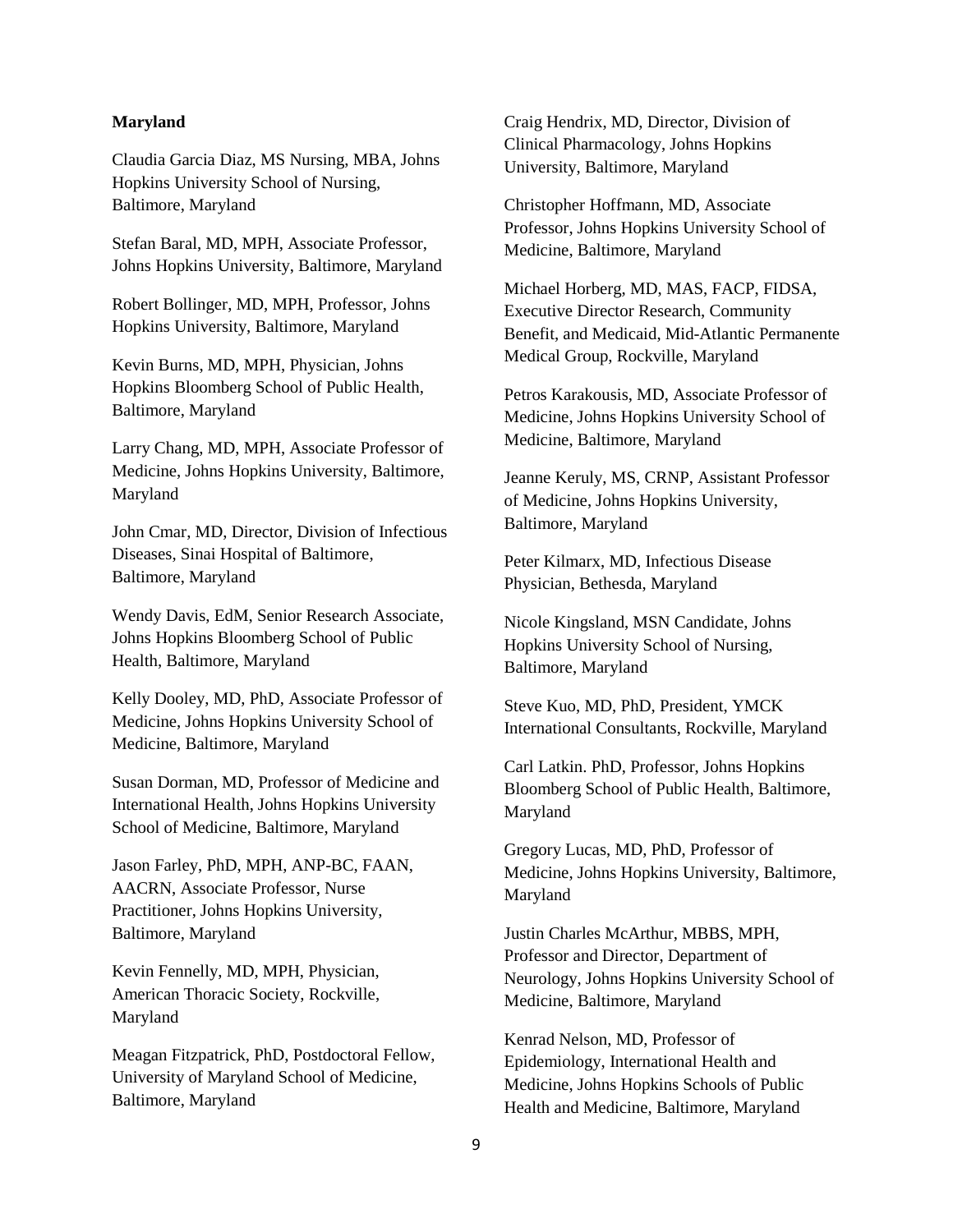Thomas Quinn, MD, Director of Global Health, Johns Hopkins University School of Medicine, Baltimore, Maryland

Jessica Rosen, MD, Staff Physician, Dennis Avenue Health Center, Silver Spring, Maryland

Ruwaida Salem, MPH, Science Editor, Johns Hopkins Center for Communication Programs, Baltimore, Maryland

Cynthia L. Sears, MD, Professor of Medicine, Johns Hopkins University School of Medicine, Baltimore, Maryland

Judy Stone, MD, Infectious Disease Physician, Author, Contributor to Forbes, Cumberland, Maryland

Jessica Taaffe, PhD, Principal Consultant, Global Renaissance Enterprises, Silver Spring, Maryland

Kawsar Talaat, MD, Associate Scientist, Johns Hopkins School of Public Health, Baltimore, Maryland

David Thomas, MD, Professor of Medicine, Johns Hopkins School of Medicine, Baltimore, Maryland

Meklit Workneh, MD, Fellow, Johns Hopkins School of Medicine, Baltimore, Maryland

### **Massachusetts**

Kevin L. Ard, MD, MPH, Instructor in Medicine, Harvard Medical School, Boston, **Massachusetts** 

Amy Barczak, MD, Assistant Professor, Massachusetts General Hospital, Harvard Medical School, Boston, Massachusetts

Elizabeth Barnett, MD, Professor of Pediatrics, Boston University School of Medicine, Boston, **Massachusetts** 

Joshua Barocas, MD, Massachusetts General Hospital, Boston, Massachusetts

Erin Bassett, MD, Family Medicine Resident, Greater Lawrence Family Health Center, Lawrence, Massachusetts

Ingrid Bassett, MD, MPH, Associate Professor of Medicine, Massachusetts General Hospital, Boston, Massachusetts

Kirthana Beaulac, PharmD, Tufts Medical Center, Boston, Massachusetts

Lisa Bebell, MD, Assistant in Medicine, Massachusetts General Hospital, Boston, **Massachusetts** 

Suze Berthold-Avignon, Computer Engineering, Staff Admin, Massachusetts General Hospital, Boston, Massachusetts

Seth Bloom, MD, PhD, Clinical and Research Fellow in Infectious Diseases, Massachusetts General Hospital, Brigham and Women's Hospital, and Harvard Medical School, Boston, **Massachusetts** 

Adeline Boatin, MD, MPH, Instructor, Harvard Medical School, Massachusetts General Hospital, Boston, Massachusetts

Tyler Bold, MD, Fellow in Infectious Diseases, Brigham and Women's Hospital, Boston, **Massachusetts** 

Daniel Bourque, MD, Infectious Diseases Physician, Massachusetts General Hospital, Boston, Massachusetts

Stephanie Buss, MD, Physician, Beth Israel Deaconess Medical Center, Boston, **Massachusetts** 

Nirma Bustamante, MD, International Emergency Medicine Fellowship, Brigham and Women's Hospital, Boston, Massachusetts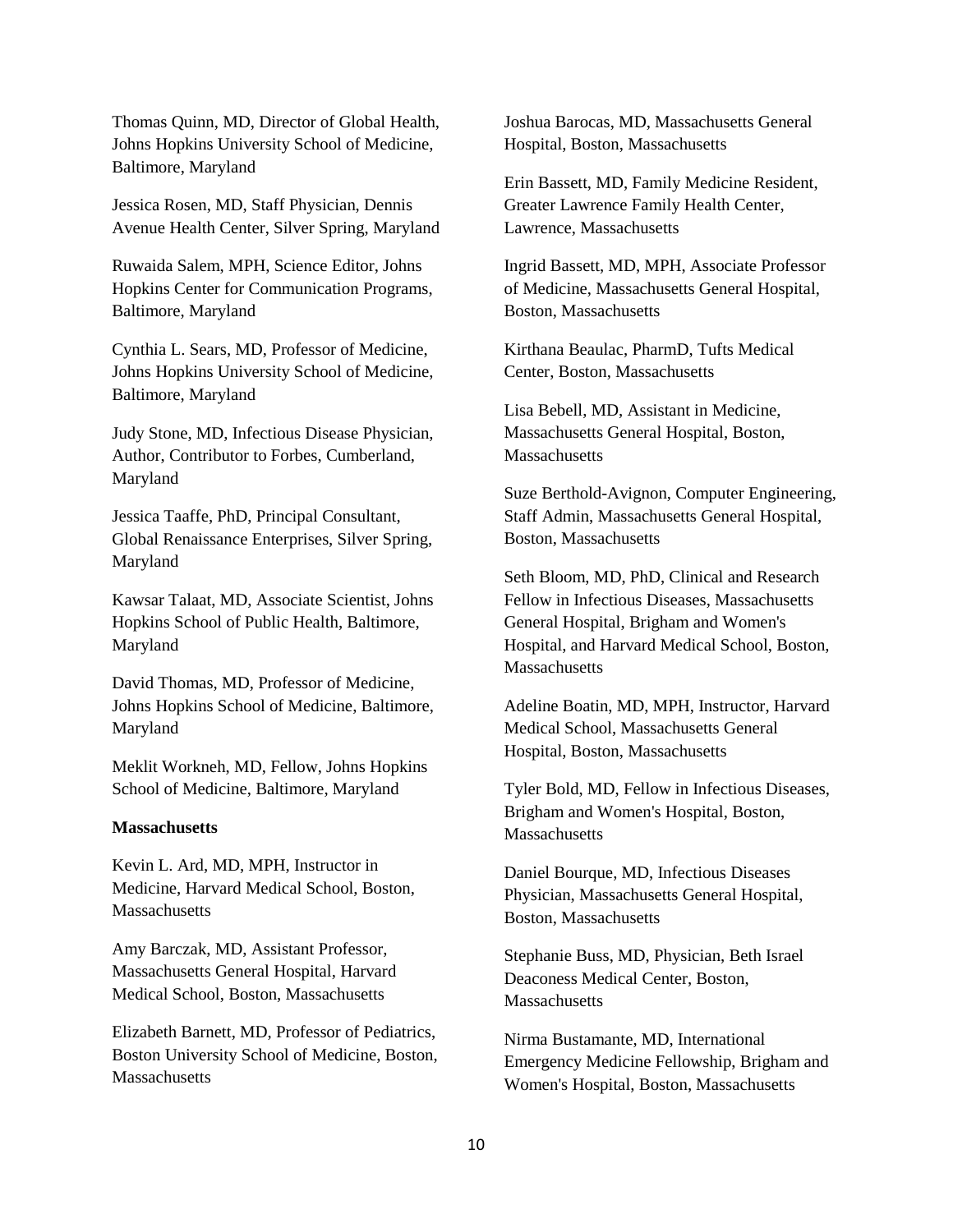Stephen B. Calderwood, MD, Professor and Chief, Division of Infectious Diseases, Massachusetts General Hospital, Boston, Massachusetts

Mary Carson, MD, Physician, Beth Israel Deaconess Medical Center, Boston, **Massachusetts** 

Kara Carter, PhD, Head of Antiviral Research, Sanofi, Cambridge, Massachusetts

Alison Case, MD, Resident Physician, Greater Lawrence Family Health Center, Lawrence, Massachusetts

Jaclyn Chai, MPH, Administrative Director, Brigham and Women's Hospital, Boston, **Massachusetts** 

Richard Channick, MD, Associate Professor of Medicine, Harvard Medical School, Boston, **Massachusetts** 

Richelle Charles, MD, Associate Professor, Harvard Medical School, Boston, Massachusetts

Pooja Chitneni, MD, Brigham and Women's Hospital, Massachusetts General Hospital, Boston, Massachusetts

Diana Clarke, MD, Pediatric HIV Pharmacotherapy Specialist, Boston Medical Center, Boston, Massachusetts

KC Coffey, MD, MPH, Physician, Massachusetts General Hospital, Boston, **Massachusetts** 

William Coleman, PhD, Professor Emeritus of Chemistry, Wellesley College, Shrewsbury, **Massachusetts** 

Ellen Cooper, MD, Professor of Pediatric Infectious Diseases, Boston University School of Medicine, Boston, Massachusetts

Lisa Cosimi, MD, Assistant Professor, Harvard Medical School, Brigham and Women's Hospital, Boston, Massachusetts

Paul Currier, MD, MPH, Attending Physician, Massachusetts General Hospital, Boston, **Massachusetts** 

Scott Dryden-Peterson, MD, MSC, Instructor, Harvard Medical School, Boston, Massachusetts

Caitlin Dugdale, MD, Infectious Disease Physician, Massachusetts General Hospital, Brigham & Women's Hospital, Boston, **Massachusetts** 

Maha Farhat, MD MSc, Assistant Professor, Harvard Medical School, Massachusetts General Hospital, Boston, Massachusetts

Huma Farid, MD, Instructor, OB/GYN, Harvard Medical School, Boston, Massachusetts

Donna Fisher, MD, Chief, Division of Pediatric Infectious Diseases, Baystate Children's Hospital, Baystate Health, Inc., Springfield, **Massachusetts** 

Kenneth Freedberg, MD, Professor of Medicine, Harvard Medical School, Boston, Massachusetts

Esther Freeman, MD, PhD, Director, Global Health Dermatology, Harvard Medical School, Boston, Massachusetts

Rajesh Gandhi, MD, Director, HIV Clinical Services and Education, Massachusetts General Hospital, Boston, Massachusetts

Patricia E. Garrett, PhD, Principal Investigator, Senior Scientist, Immunetics, Boston, **Massachusetts** 

Jeffrey Gelfand, MD, Clinical Professor of Medicine, Massachusetts General Hospital, Boston, Massachusetts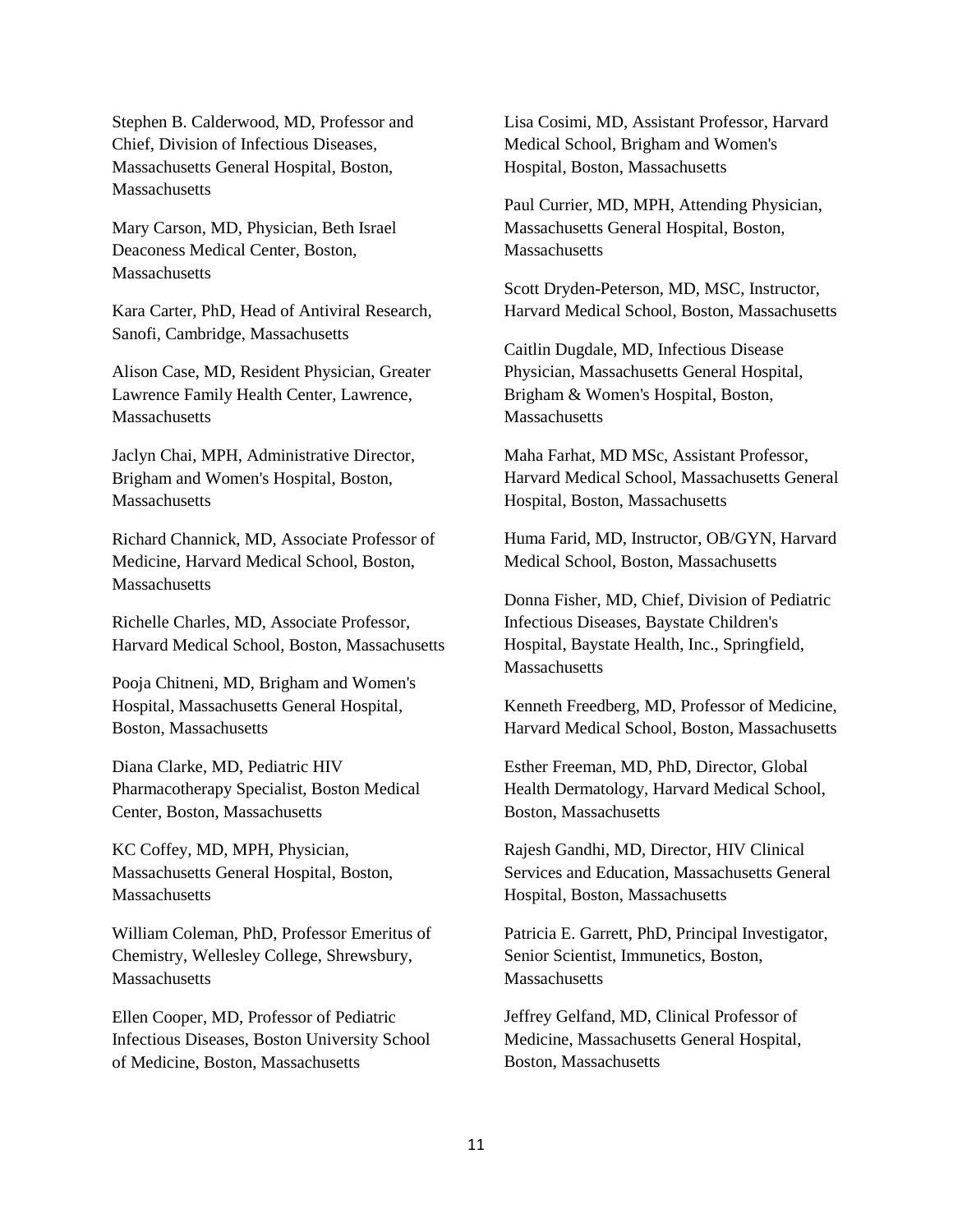Benjamin Gewurz, MD, PhD, Assistant Professor, Brigham & Women's Hospital, Boston, Massachusetts

Marcia Goldberg, MD, Professor of Medicine, Harvard Medical School, Cambridge, **Massachusetts** 

Robert Goldstein, MD, PhD, Massachusetts General Hospital, Boston, Massachusetts

Annekathryn Goodman, MD, Gynecologic Oncologist, Massachusetts General Hospital, Boston, Massachusetts

Corey Hardin, MD, PhD, Assistant Professor of Medicine, Massachusetts General Hospital, Boston, Massachusetts

Patricia Henwood, MD, Instructor in Emergency Medicine, Harvard Medical School & Brigham and Women's Hospital, Boston, Massachusetts

Martin S. Hirsch, MD, Massachusetts General Hospital, Boston, Massachusetts

Robert Hoffman, MD, Distinguished Professor of Health Science, Bay Path University, Longmeadow, Massachusetts

Kelly Holland, MD, Family Physician, Lynn Community Health Center, Lynn, Massachusetts

Michael D. Hughes, MD, Professor of Biostatistics, Center for Biostatistics in AIDS Research, Harvard TH Chan School of Public Health, Boston, Massachusetts

Rocio Hurtado, MD, Director, Mycobacterial Center - ID Division, Massachusetts General Hospital, Boston, Massachusetts

Sadia Hussain, MD, Infectious Diseases Fellow, Massachusetts General Hospital, Boston, **Massachusetts** 

Robert N. Husson, MD, Senior Physician, Professor, Boston Children's Hospital, Harvard Medical School, Boston, Massachusetts

Jacob Johnson, MD, Physician, Massachusetts General Hospital, Boston, Massachusetts

Mark A. Kelley, MD, Director Faculty Leadership, Department of Medicine, Massachusetts General Hospital, Boston, **Massachusetts** 

Arthur Y. Kim, MD, Associate Professor of Medicine, Harvard Medical School, Boston, **Massachusetts** 

Hsiaohsuan Kuo, PhD, Research Fellow, Ragon Institute of Massachusetts General Hospital, Massachusetts Institute of Technology and Harvard, Cambridge, Massachusetts

Daniel Kuritzkes, MD, Chief, Division of Infectious Diseases and Professor of Medicine, Brigham and Women's Hospital, Harvard Medical School, Boston, Massachusetts

Regina LaRocque, MD, MPH, Assistant Professor of Medicine, Harvard Medical School, Boston, Massachusetts

Jacob Lazarus, MD, PhD, Fellow in Infectious Diseases, Massachusetts General Hospital, Boston, Massachusetts

Philip Lederer, MD, Physician, Harvard Medical School, Boston, Massachusetts

Jean C. Lee, PhD, Associate Professor in Medicine in Infectious Diseases, Brigham and Women's Hospital and Harvard Medical School, Boston, Massachusetts

Cammie Lesser MD, PhD, Associate Professor Medicine in Microbiology, Harvard Medical School, Massachusetts General Hospital, Cambridge, Massachusetts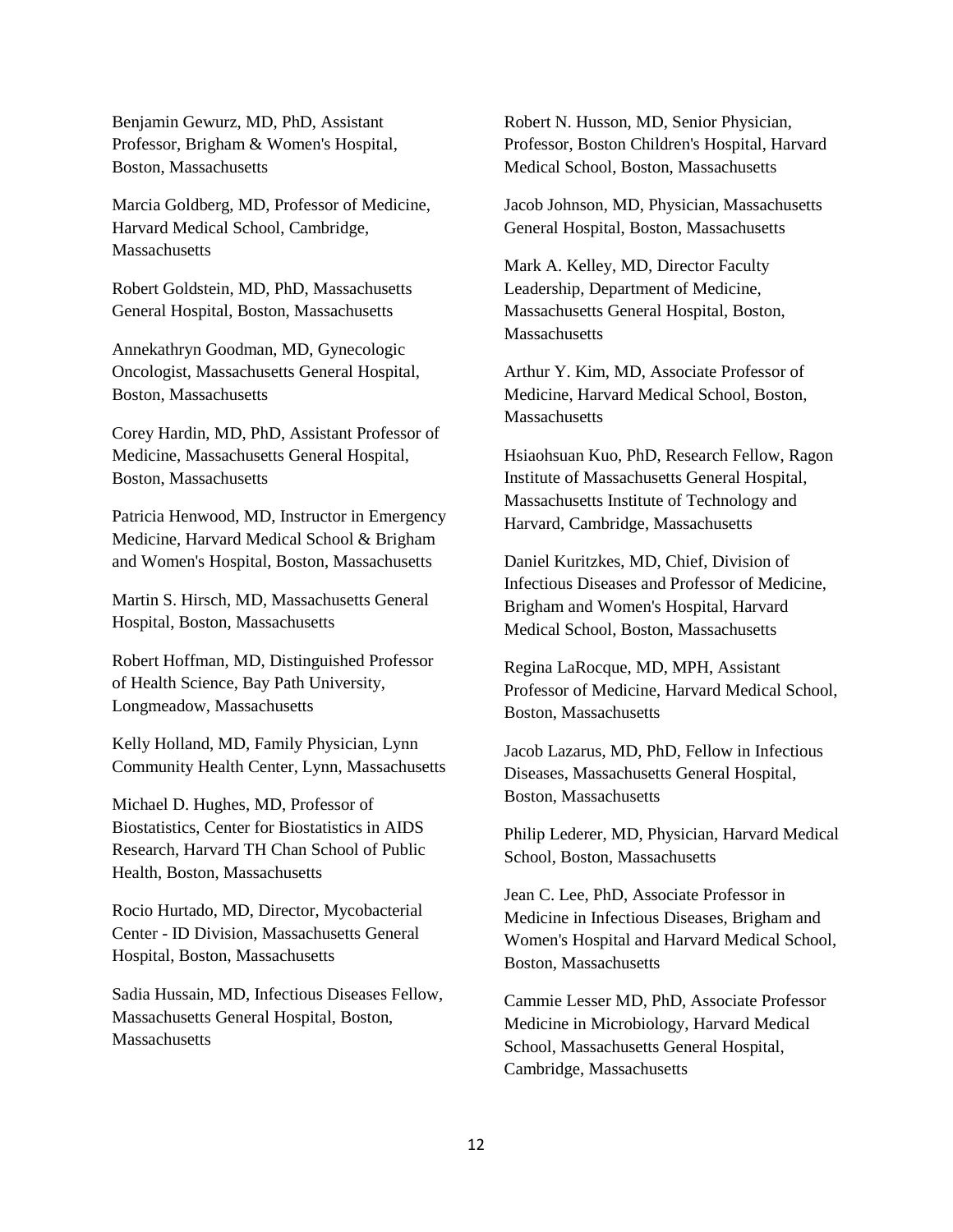Alyssa Letourneau, MD, MPH, Infectious Disease Physician, Massachusetts General Hospital, Boston, Massachusetts

Julie Levison, MD, Instructor in Medicine, Massachusetts General Hospital, Harvard Medical School, Boston, Massachusetts

Sean Levy, MD, MS, Pulmonary and Critical Care Physician, Massachusetts General Hospital, Boston, Massachusetts

Jonathan Li, MD, Assistant Professor of Medicine, Harvard Medical School, Boston, Massachusetts

Mathias Lichterfeld, MD, Associate Professor of Medicine, Brigham and Women's Hospital, Boston, Massachusetts

Fong Liu, MD, MPH, Instructor, Attending Physician, Beth Israel Deaconess Medical Center, Harvard Medical School, Boston, **Massachusetts** 

Shahin Lockman, MD, Associate Professor, Harvard Medical School, Brigham and Women's Hospital, and Harvard TC Chan School of Public Health, Boston, Massachusetts

Kate Long, MSPH, Doctoral Student, Boston University School of Public Health, Boston, **Massachusetts** 

Lynn Matthews, MD, Assistant Professor, Harvard Medical School, Massachusetts General Hospital, Boston, Massachusetts

Kenneth McIntosh, MD, Professor of Pediatrics, Harvard Medical School, Boston, Massachusetts

Rose Molina, MD, Obstetrician-Gynecologist, Beth Israel Deaconess Medical Center, Boston, Massachusetts

Joia Mukherjee, MD, MPH, Associate Professor of Medicine, Harvard Medical School, Boston, **Massachusetts** 

Anne Neilan, MD, Instructor of Medicine, Harvard Medical School, Boston, Massachusetts

Sandra Nelson, MD, Massachusetts General Hospital, Boston, Massachusetts

Michelle Niescierenko, MD, MPH, Director Global Health, Pediatric Emergency Medicine, Boston Children's Hospital, Boston, **Massachusetts** 

Kelli O'Laughlin, MD, MPH, Assistant Professor of Emergency Medicine, Harvard Medical School,, Brigham and Women's Hospital, Massachusetts General Hospital, Boston, Massachusetts

Molly Paras, MD, Physician, Massachusetts General Hospital, Boston, Massachusetts

Cassandra Pierre, MD, Medical Director, Infectious Disease Clinic, Boston Medical Center, Boston, Massachusetts

Rebeca Plank, MD, MPH, Physician, Harvard Medical School, Boston, Massachusetts

Philip Ponce, MD, Physician, Massachusetts General Hospital, Brigham and Women's Hospital, Boston, Massachusetts

Clemens Probst, BS, Researcher, Massachusetts General Hospital, Boston, Massachusetts

Alexander Rabin, MD, Pulmonary and Critical Care Fellow, Massachusetts General Hospital, Brigham and Women's Hospital, Cambridge, **Massachusetts** 

Rod Rahimi, MD, PhD, Graduate Assistant in Medicine, Massachusetts General Hospital, Boston, Massachusetts

Arjun Rangarajan, MBBS, MPH, Project Manager, Brigham and Women's Hospital, Boston, Massachusetts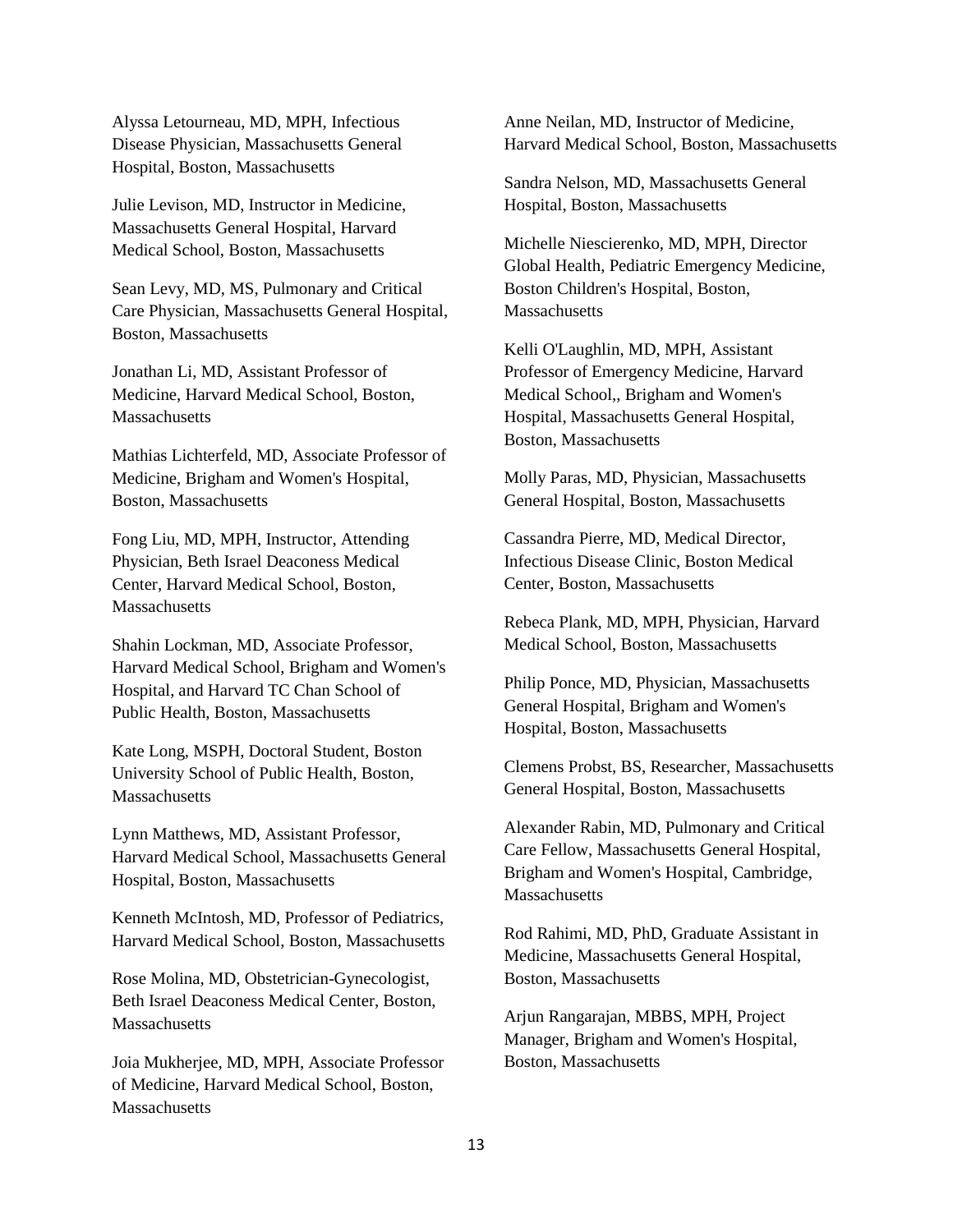Krishna Reddy, MD, Instructor in Medicine, Massachusetts General Hospital, Boston, **Massachusetts** 

Brian Russo, MD, Research Fellow, Massachusetts General Hospital, Harvard Medical School, Cambridge, Massachusetts

Paul Sax, MD, Clinical Director, Division of Infectious Diseases, Brigham and Women's Hospital, Boston, Massachusetts

Mark Seidner, MD, Assistant Professor of Medicine, Harvard Medical School, Boston, Massachusetts

Leonard Sicilian, MD, Clinical Director, Adult Cystic Fibrosis Program, Massachusetts General Hospital, Boston, Massachusetts

Laura Smeaton, MS, Senior Biostatistician, Harvard TH Chan School of Public Health, Boston, Massachusetts

Nicholas Somerville, MD, EIS Officer, Massachusetts Department of Public Health, Boston, Massachusetts

Elizabeth Stier, MD, Associate Professor, Boston University School of Medicine, Boston, Massachusetts

Xiaoming Sun, PhD, Postdoctoral Fellow, Ragon Institute of Massachusetts General Hospital, MIT and Harvard, Cambridge, Massachusetts

Virginia Triant, MD, Assistant Professor of Medicine, Massachusetts General Hospital, Boston, Massachusetts

Gustavo Velasquez, MD, MPH, Associate Physician, Division of Infectious Diseases, Brigham and Women's Hospital, Boston, **Massachusetts** 

Laura Vinue-Santolalla, MD, Research Associate, Massachusetts General Hospital, Boston, Massachusetts

Jatin M. Vyas, MD, PhD, Associate Professor in Medicine, Harvard Medical School, Boston, **Massachusetts** 

Rochelle Walensky, MD, Professor of Medicine, Harvard Medical School, Massachusetts General Hospital, Boston, Massachusetts

Ana Weil, MD, Physician, Massachusetts General Hospital, Boston, Massachusetts

Scott Weiner, MD, Physician, Brigham and Women's Hospital, Boston, Massachusetts

Amanda Westlake, MD, Physician, Brigham and Women's Hospital, Boston, Massachusetts

Blair Wylie, MD, MPH, Associate Professor of Obstetrics, Gynecology and Reproductive Biology, Massachusetts General Hospital, Boston, Massachusetts

Xu Yu, MD, MSc, Associate Professor of Medicine, Massachusetts General Hospital, Boston, Massachusetts

Kimon Zachary, MD, Physician, Massachusetts General Hospital, Boston, Massachusetts

Emily Zern, MD, Physician, Massachusetts General Hospital, Boston, Massachusetts

### **Michigan**

Marilynn R. Fairfax, MD, PhD, Physician, Wayne State University School of Medicine, Detroit, Michigan

Dana Kissner, MD, MS, Medical Director, TB Control & Prevention for Detroit and Washtenaw County; Wayne State University & University of Michigan Schools of Medicine, Ann Arbor, Michigan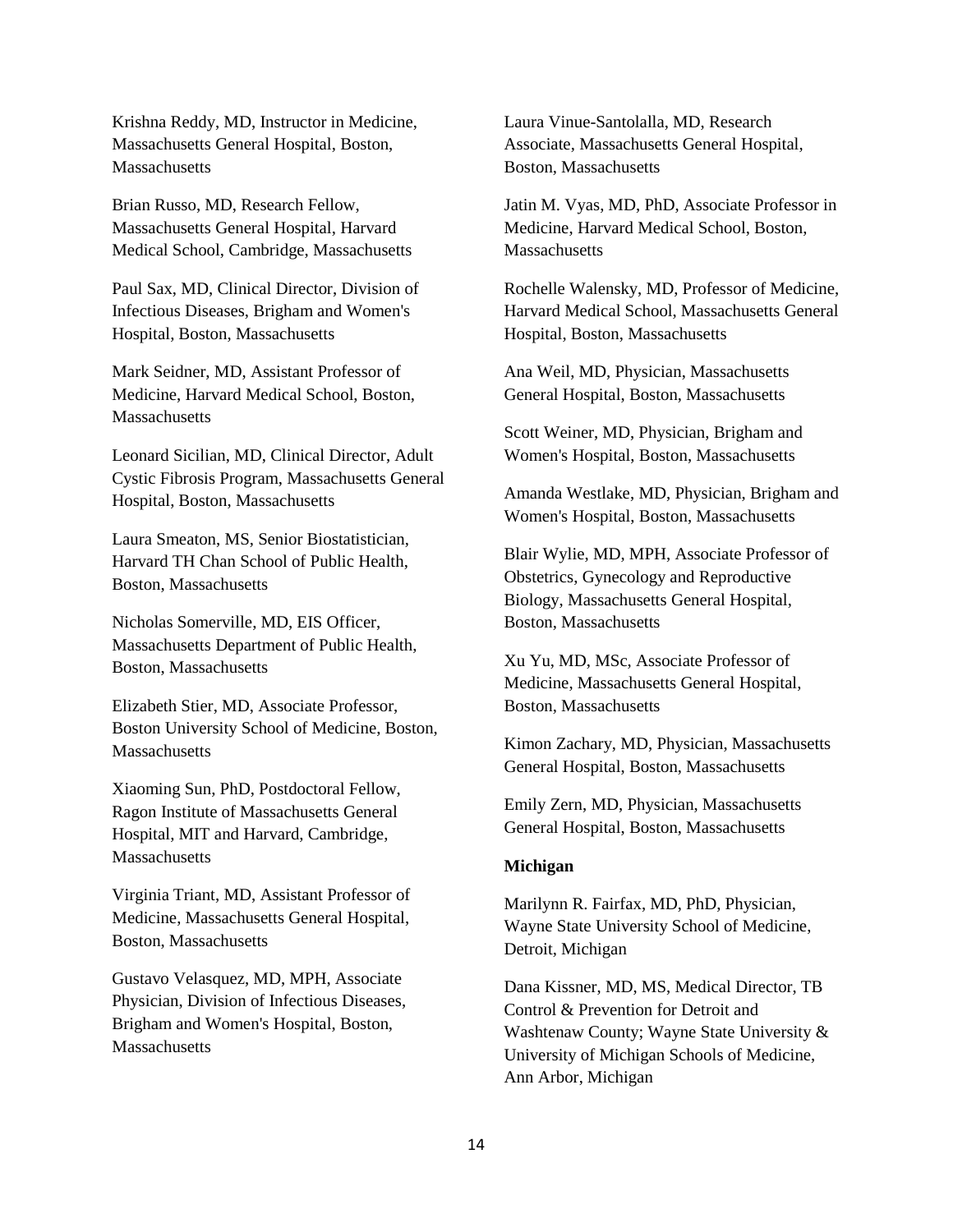Cheryl Moyer, PhD, MPH, Associate Director, Global REACH, University of Michigan, Ann Arbor, Michigan

Rosemary Olivero, MD, Section Chief, Pediatric Infectious Diseases, Helen DeVos Children's Hospital of Spectrum Health, Grand Rapids, Michigan

### **Minnesota**

Andrew Badley, MD, Professor of Medicine, Mayo Clinic, Rochester, Minnesota

Kiran Belani, MD DTM&H, Pediatric Infectious Diseases Consultant, Children's Hospitals of Minnesota, Minneapolis, Minnesota

Patricio Escalante, MD, MSc, Assistant Professor, Mayo Clinic, Rochester, Minnesota

Alan Lifson, MD, MPH, Professor, University of Minnesota, Minneapolis, Minnesota

Alexa A. Pragman, MD, PhD, Assistant Professor, University of Minnesota, Minneapolis, Minnesota

#### **Missouri**

Daniel Hoft, MD, PhD, Professor and Director, Division of Infectious Diseases, Allergy & Immunology, Saint Louis University, St. Louis, Missouri

Frederick Kuhlmann, MD, Instructor in Medicine, Washington University, St. Louis, Missouri

Carole McArthur, MD, PhD, Professor, University of Missouri-Kansas City, Kansas City, Missouri

### **Nebraska**

Aileen Aldrich, MD, Pediatric Infectious Diseases Fellow, University of Nebraska Medical Center, Omaha, Nebraska

Shirley Delaire, MD, Assistant Professor, University of Nebraska Medical Center, Omaha, Nebraska

Alison Freifeld, MD, Professor, Infectious Diseases, University of Nebraska College of Medicine, Omaha, Nebraska

Kari Neemann, MD, Assistant Professor of Pediatrics, University of Nebraska Medical Center, Omaha, Nebraska

Stephen Obaro, MD, PhD, Professor, University of Nebraska Medical Center, Omaha, Nebraska

Kari Simonsen, MD, Associate Professor of Pediatrics, University of Nebraska Medical Center, Omaha, Nebraska

#### **New Jersey**

Richard H. Ebright, PhD, Board of Governors, Professor of Chemistry and Chemical Biology, Rutgers University, Piscataway, New Jersey

Bruce Fisher, MD, Clinical Professor of Medicine, Rutgers Robert Wood Johnson Medical School, New Brunswick, New Jersey

Sandra Palleja, MD, Physician, Independent, Bridgewater, New Jersey

Mukul Patel, PhD, Senior Research Scientist, Hep ID, LLC, Edison, New Jersey

Lee Reichman, MD, MPH, Professor of Medicine, Rutgers New Jersey Medical School, Newark, New Jersey

Kelly Speich, MD, Physician, Cooper Medical School of Rowan University, Camden, New Jersey

#### **New Mexico**

Joel Gallant, MD, Medical Director of Specialty Services, Southwest CARE Center, Santa Fe, New Mexico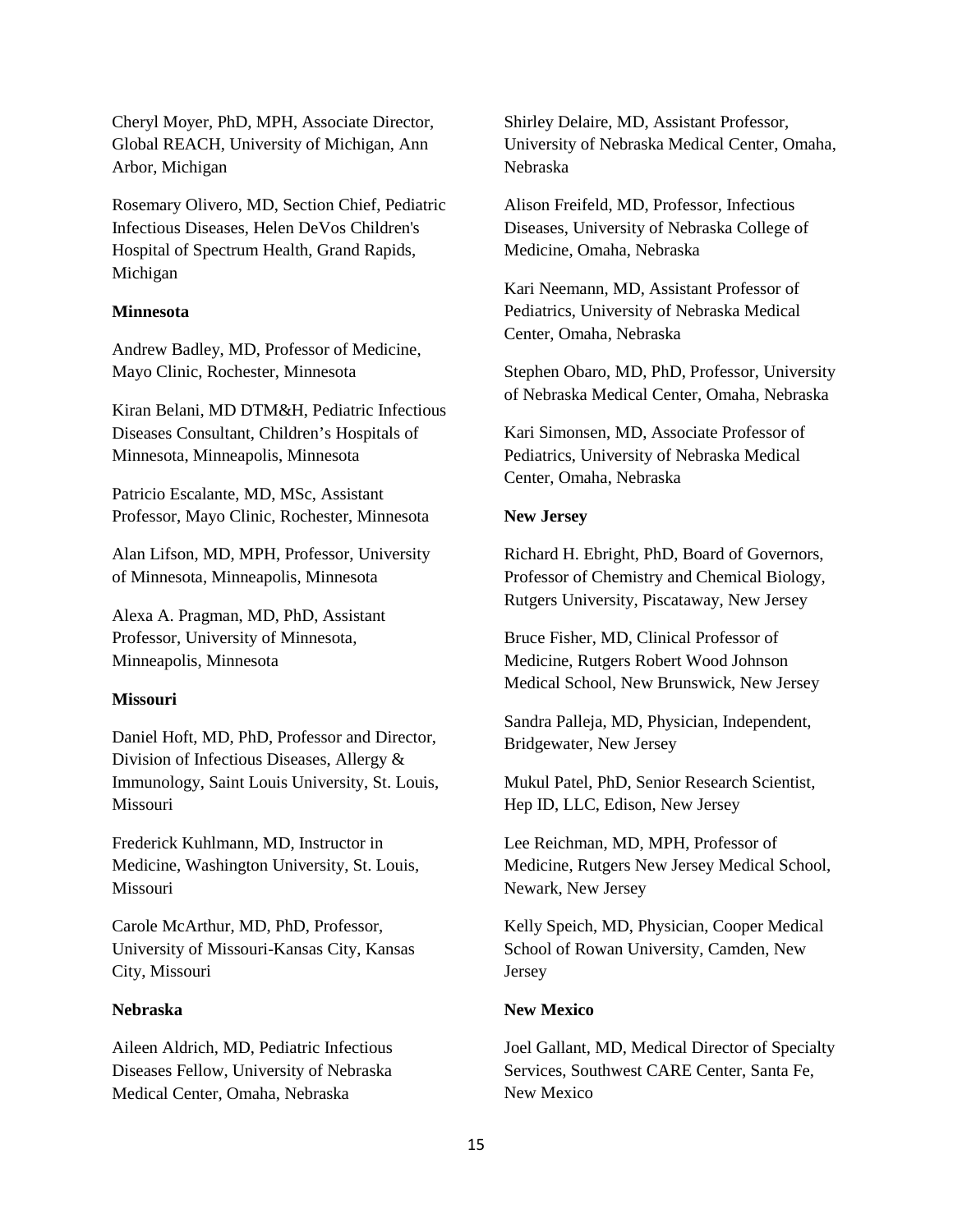Bruce Williams, MD, Professor, University of New Mexico, Albuquerque, New Mexico

### **New York**

Judith Aberg, MD, George Baehr Professor of Medicine, Icahn School of Medicine at Mount Sinai, New York, New York

Elaine Abrams, MD, Professor of Pediatrics and Epidemiology, Columbia University, New York, New York

Victor Sta. Ana, MD, Family Physician, Institute for Family Health, New York, New York

Anjoli Anand, MD, MPH, Attending Physician, Mount Sinai St Luke's-Mount Sinai West, New York City, New York

Makini Chisolm-Straker, MD, MPH, Assistant Professor of Emergency Medicine, Icahn School of Medicine at Mount Sinai, New York, New York

Eric Cioe-Pena, MD, MPH, Director of Global Health, Northwell Staten Island University Hospital, Staten Island, New York

Michael Cynamon, MD, Infectious Disease Physician, VA Medical Center, Syracuse, New York

Felicia Dworkin, MD, Deputy Director, Medical Affairs, Bureau of TB Control, New York City Department of Health & Mental Hygiene, Queens, New York

Tanya Ellman, MD, MS, Instructor in Clinical Medicine, Columbia University Medical Center, New York, New York

Wafaa El-Sadr, MD, Professor of Epidemiology and Medicine, Columbia University, New York, New York

Joel Ernst, MD, Professor, New York University School of Medicine, New York, New York

Ruby Fayorsey, MD, MPH, Associate Research Scientist, Columbia University, New York, New York

Marc Foca, MD, Associate Professor of Pediatrics, Columbia University Medical Center, New York, New York

Ross Hill, MD, Associate Professor of Clinical Medicine Emeritus, SUNY Downstate Medical Center and Kings County Hospital, Brooklyn, New York

Bruce Hirsch, MD, Assistant Professor of Medicine, Northwell Health, Manhasset, New York

Yael Hirsch-Moverman, PhD, MPH, Assistant Professor in Epidemiology, Mailman School of Public Health at Columbia University, New York, New York

Andrea Howard, MD, MS, Associate Professor of Epidemiology, Mailman School of Public Health Columbia University, New York, New York

Jessica Justman, MD, Associate Professor of Medicine in Epidemiology, Columbia University Medical Center, New York, New York

Michael Keefer, MD, Professor of Medicine, University of Rochester School of Medicine & Dentistry, Rochester, New York

Robert Lenox, MD, Medical Director of Onondaga County Health Department TB Clinic, SUNY Upstate Medical University, Syracuse, New York

Walter Ian Lipkin, MD, Director, Center for Infection and Immunity, and John Snow Professor of Epidemiology, Columbia University, New York, New York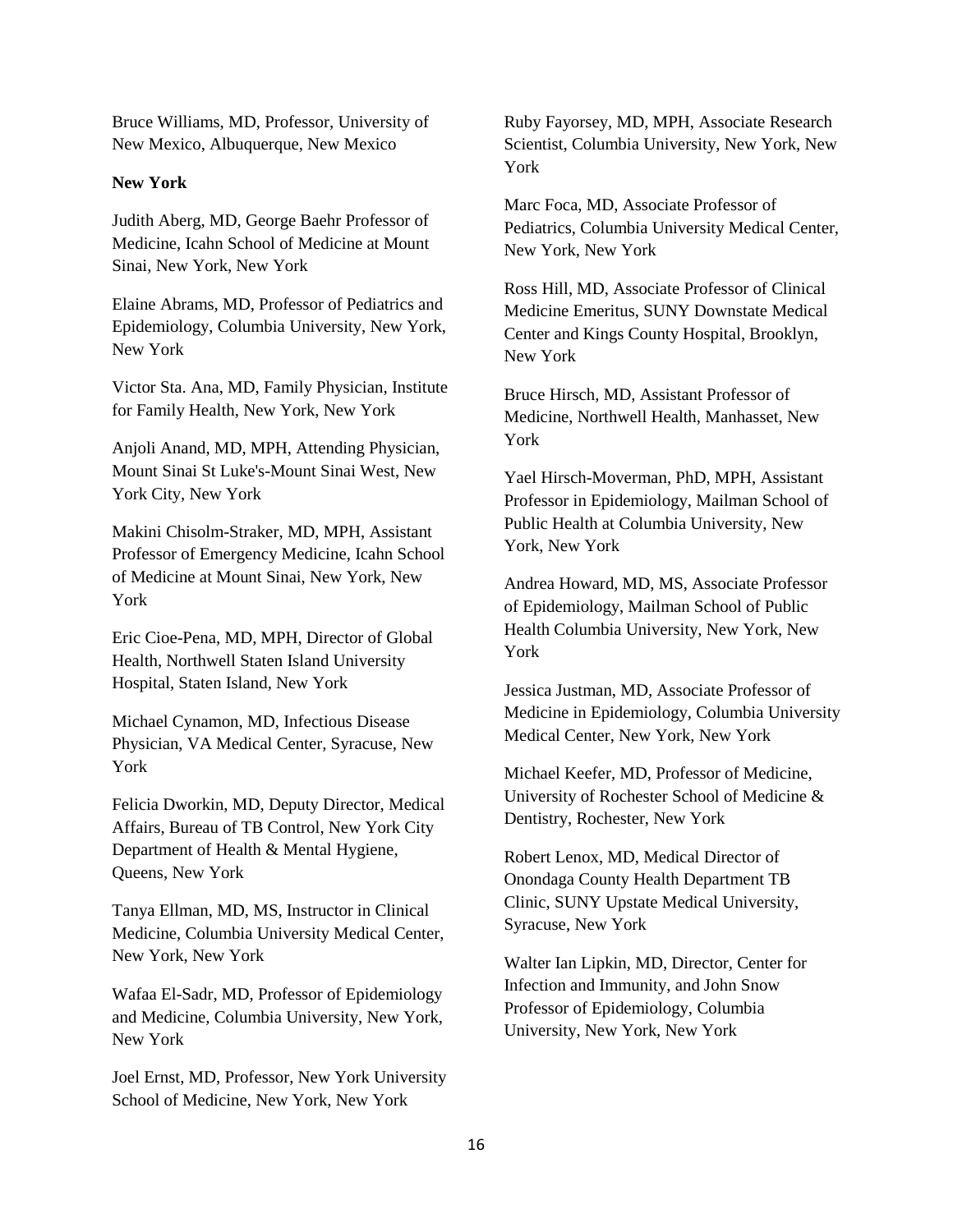Theresa Mack, MD, MPH, Medical Director, Mt. Sinai Doctors Faculty Practice, New York, New York

Luis Marcos, MD, MPH, Associate Professor of Clinical Medicine, Stony Brook University, Stony Brook, New York

Andy Miller, MD, Assistant Attending Physician, Hospital for Special Surgery, New York, New York

Sharon Nachman, MD, Professor of Pediatrics, SUNY Stony Brook, Stony Brook, New York

Georgina Osorio, MD, MPH, Assistant Professor in Medicine, Mount Sinai, New York, New York

Lucy B. Palmer, MD, Associate Professor, Stony Brook University SUNY, Stony Brook, New York

Miriam Rabkin, MD, MPH, Associate Professor of Medicine & Epidemiology, Columbia University Mailman School of Public Health, New York, New York

Bruce Rector, MD, Co-Chair DFA PVAC, Private, New York, New York

Beth Rubenstein, PhD, MPH, MBA, Senior Research Associate, Columbia University, New York, New York

Sarah Schlesinger, MD, Senior Attending Physician, The Rockefeller University, New York, New York

Neil Schluger, MD, Professor of Medicine, Columbia University, New York, New York

William Valenti, MD, Senior Vice-President, Trillium Health, Rochester, New York

Geoffrey Weinberg, MD, Professor of Pediatrics in Infectious Diseases, University of Rochester

School of Medicine & Dentistry, Rochester, New York

# **North Carolina**

Laura Bachmann, MD, MPH, Professor, Wake Forest University Health Sciences, Winston-Salem, North Carolina

Abby Bender, MD, Family Medicine Practitioner, Piedmont Health Services, Durham, North Carolina

Myron S. Cohen, MD, Director, University of North Carolina Institute for Global Health and Infectious Diseases, The University of North Carolina at Chapel Hill, Chapel Hill, North Carolina

Robert Comer, MD, Infectious Disease Physician, Cone Health, Winston-Salem, North Carolina

Coleen Cunningham, MD, Professor of Pediatrics, Vice-Chair Research, Duke University Medical Center, Durham, North Carolina

William G. Gardner, MD, Faculty Member, Southern Regional AHEC, Duke Family Medicine Residency, Fayetteville, North Carolina

Jeff Hatcher, MD, FACP, Medical Director of Regional Center for Infectious Disease, Cone Health, Greensboro, North Carolina

Christopher Hurt, MD, Assistant Professor of Medicine, University of North Carolina Institute for Global Health and Infectious Diseases, Chapel Hill, North Carolina

Samuel Katz, MD, Professor & Chair Emeritus, Duke University Medical School, Durham, North Carolina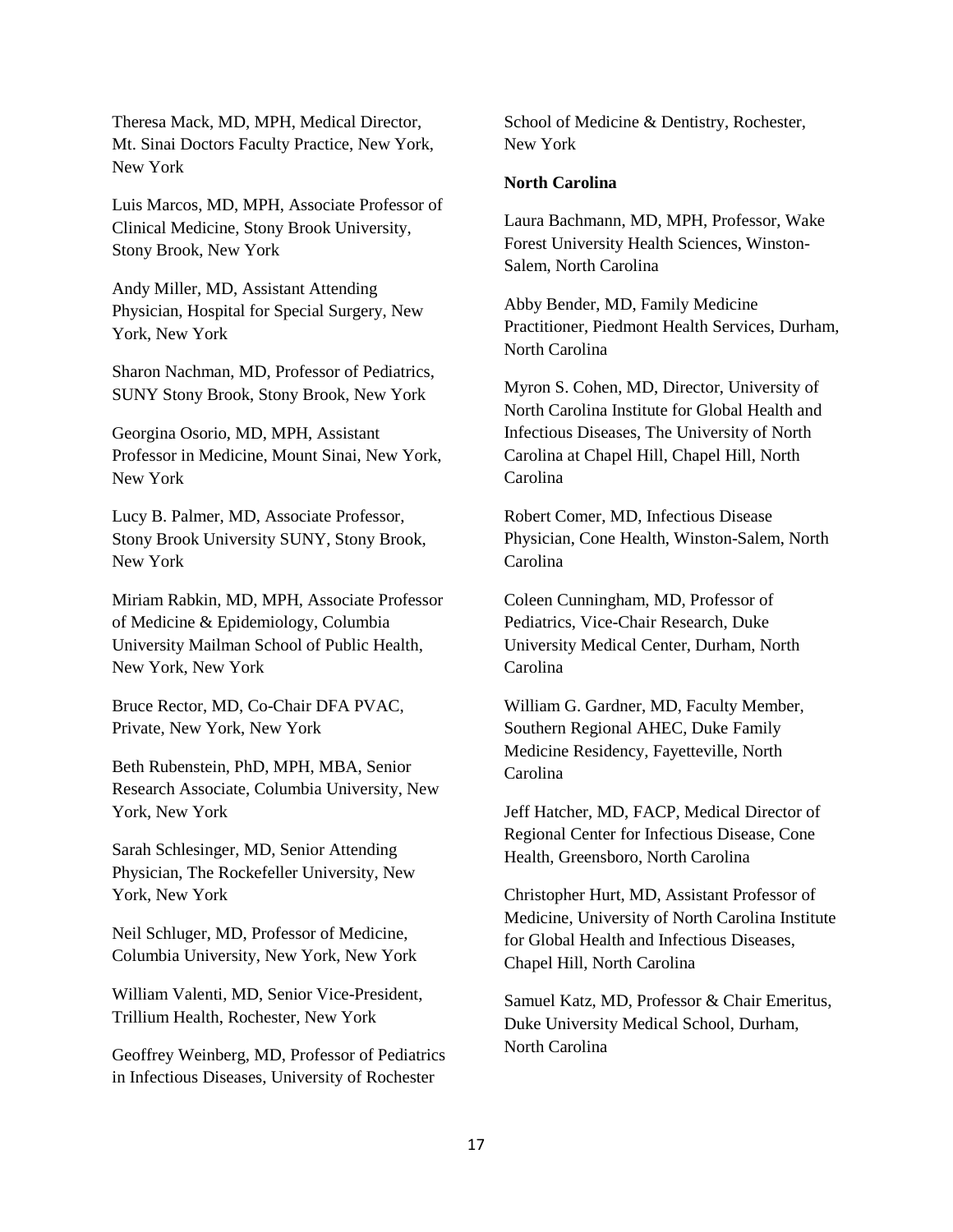David Margolis, MD, Professor of Medicine, UNC Chapel Hill School of Medicine, Chapel Hill, North Carolina

Julie Nelson, MD, Assistant Professor, University of North Carolina at Chapel Hill, Chapel Hill, North Carolina

Michelle Ogle, MD, Medical Director, Warren-Vance Community Health Center, Inc., Henderson, North Carolina

David Piet, MA, MPH, Consultant and Retired FSO from USAID, Pittsboro, North Carolina

Cheryl Stroud, DVM, PhD, Executive Director, One Health Commission, Apex, North Carolina

Ronald Swanstrom, MD, Professor, University of North Carolina at Chapel Hill, Chapel Hill, North Carolina

## **Ohio**

Barbara Gripshover, MD, Associate Professor of Medicine, Case Western Reserve University, Cleveland, Ohio

Michael Lederman, MD, Professor of Medicine, Case Western Reserve University, Cleveland, Ohio

Gary Richardson, MSW, ACSW, LAPSW, Government, Painesville, Ohio

Mark Rood, MD, Family Medicine Research Fellow, Cleveland Clinic, Cleveland, Ohio

Paul Spearman, MD, Director, Infectious Diseases, Cincinnati Children's Hospital Medical Center, Cincinnati, Ohio

# **Oklahoma**

Douglas A. Drevets, MD, DTM&H, FIDSA, Professor and Chief, Infectious Diseases, University of Oklahoma Health Sciences Center, Oklahoma City, Oklahoma

### **Oregon**

Richard Bryant, MD, Emeritus Professor of Medicine, Oregon Health Sciences University, Portland, Oregon

James E. Leggett, MD, Physician, Providence Portland Medical Center, Oregon Health & Sciences University, Portland, Oregon

David Lewinsohn, MD, PhD, Professor, Oregon Health & Science University, Portland, Oregon

Melissa Nyendak, MD, MHS, Associate Professor of Medicine, Oregon Health & Science University, Portland, Oregon

## **Pennsylvania**

Erika Aaron, MD, Assistant Professor, Drexel University College of Medicine, Philadelphia, Pennsylvania

Carlos Diazgranados, MD, Senior Director Clinical Sciences, Sanofi Pasteur, Swiftwater, Pennsylvania

Marla Gold, MD, Dean Emerita, Drexel University, Philadelphia, Pennsylvania

Robert Gross, MD, Associate Professor of Medicine and Epidemiology, University of Pennsylvania Perelman School of Medicine, Philadelphia, Pennsylvania

Parvathi Kumar, MBBS FAAP, Pediatric Infectious Disease, Penn State Hershey Medical Center, Hershey, Pennsylvania

John McGinniss, MD, Pulmonary and Critical Care Fellow, University of Pennsylvania, Philadelphia, Pennsylvania

Liliane Min, MD, Physician, Bryn Mawr Medical Specialists Association, Bryn Mawr, Pennsylvania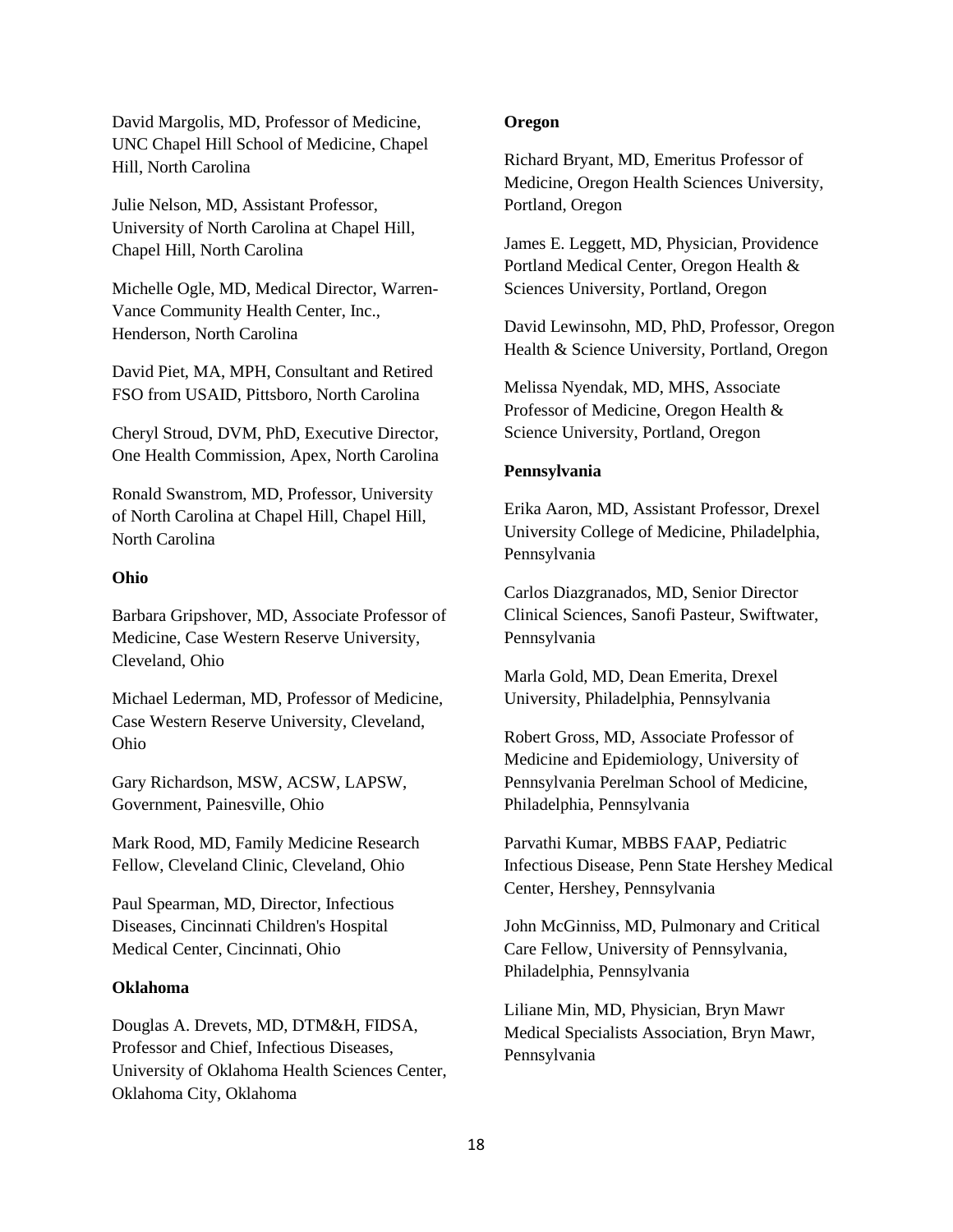Michael Sofia, MD, Chief Scientific Officer, Arbutus Biopharma, Inc., Doylestown, Pennsylvania

Kathleen Squires, MD, Professor of Medicine and Director, Division of Infectious Diseases, Thomas Jefferson University, Philadelphia, Pennsylvania

### **Puerto Rico**

William Rodriguez, MD, Chief, Pulmonary and Critical Care, University of Puerto Rico School of Medicine, San Juan, Puerto Rico

### **Rhode Island**

E. Jane Carter, MD, Associate Professor of Medicine, Brown University, Providence, Rhode Island

Josiah D. Rich, MD, MPH, Professor of Medicine and Epidemiology, Brown University, Providence, Rhode Island

Gail Skowron, MD, President, Infectious Disease Management Partners, Tufts University School of Medicine, West Greenwich, Rhode Island

# **South Carolina**

James McTigue, PhD, Epidemiology, Chief Scientist USPHS Office of Surgeon General (Retired), US Public Health Service and University of South Carolina School of Public Health, Columbia, South Carolina

## **Tennessee**

Natasha Halasa, MD, MPH, Associate Professor, Vanderbilt University, Nashville, Tennessee

Paul Jacob, MD, MPH, Clinical Fellow, Infectious Disease, Vanderbilt University, Nashville, Tennessee

Timothy Minniear, MD, Pediatrician, LeBonheur Children's Hospital, Memphis, Tennessee

Anna Person, MD, Assistant Professor of Medicine, Vanderbilt University Medical Center, Nashville, Tennessee

Susannah Spero, MSN (RN/FNP) Candidate, Vanderbilt University School of Nursing, Nashville, Tennessee

Timothy Sterling, MD, David E. Rogers Professor of Medicine, Vanderbilt University Medical Center, Nashville, Tennessee

Sten H. Vermund, MD, Director, Vanderbilt Institute for Global Health, Vanderbilt University Medical Center, Nashville, Tennessee

#### **Texas**

Veronica Brito, MD, Physician, Baylor Scott and White Health, Temple, Texas

Scott Evans, MD, Associate Professor, University of Texas MD Anderson Cancer Center, Houston, Texas

George Samuel, MD, CM, MSc., Assistant Professor of Medicine, University of North Texas Health Sciences Center, Fort Worth, Texas

Jeffrey Starke, MD, Professor of Pediatrics, Baylor College of Medicine, Houston, Texas

Linda Yancey, MD, Physician, West Houston Infectious Disease, Houston, Texas

#### **Utah**

Harry Rosado-Santos, MD, Associate Professor, University of Utah School of Medicine, Salt Lake City, Utah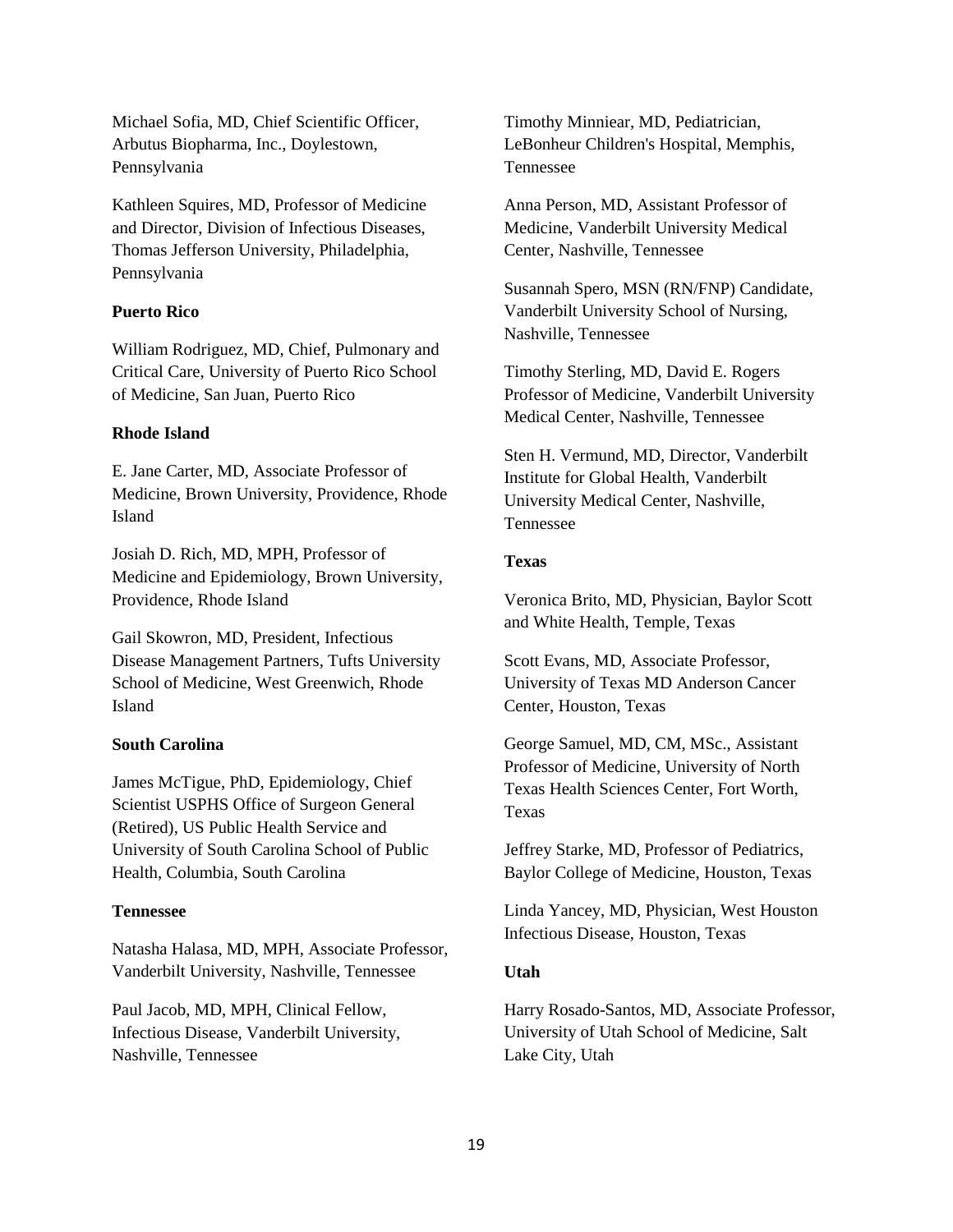Emily Thorell, MD, MSCI , Director, Antimicrobial Stewardship Program and Assistant Professor Pediatric Infectious Diseases, University of Utah, Salt Lake City, Utah

### **Vermont**

Jeffrey R. Stall, MD, Senior Physician, Castleton Family Health Center, Bomoseen, Vermont

## **Virginia**

Muluken Aseresa, MD, MPH, Senior Technical Advisor for TB and HIV/AIDS, Management Sciences for Health, Arlington, Virginia

Rebecca Dillingham, MD, MPH, Associate Professor, University of Virginia, Charlottesville, Virginia

Richard L. Guerrant, MD, Thomas H. Hunter Professor of International Medicine and Founding Director Center for Global Health, University of Virginia School of Medicine, Charlottesville, Virginia

Ronald Karpick, MD, Inaugural President, National Society of TB Clinicians, Falls Church, Virginia

Antonia Kwiecien, Bachelor of Science (Pharmacy), Senior Technical Advisor, Management Sciences for Health, Alexandria, Virginia

Christopher Moore, MD, Associate Professor, University of Virginia, Charlottesville, Virginia

Stephanie Mullen, Senior M&E Advisor, John Snow Inc., Arlington, Virginia

Kelly Thibert, DO, MPH, National AMSA President, American Medical Student Association, Sterling, Virginia

David Wheeler, MD, Managing Partner, Infectious Diseases Physicians, Inc., Annandale, Virginia

#### **Washington**

Benjamin Anderson, MD, Professor of Surgery and Global Health Medicine, University of Washington, Seattle, Washington

Jared Baeten, MD, PhD, Professor and Vice Chair, University of Washington, Seattle, Washington

Ruanne Barnabas, MBChB, Assistant Professor, University of Washington, Seattle, Washington

Stephen Bezruchka, MD, MPH, Senior Lecturer, Departments of Global Health & Health Services,, University of Washington, Seattle, Washington

Frederick Buckner, MD, Professor, University of Washington, Seattle, Washington

Monica Campo, MD, MPH, Acting Assistant Professor, University of Washington, Seattle, Washington

Corey Casper, MD, MPH, Founding Director, Program in Global Oncology and Professor of Medicine, Epidemiology and Global Health, Fred Hutchinson Cancer Research Center, University of Washington, Seattle, Washington

Connie Celum, MD, Professor of Global Health & Medicine, University of Washington, Seattle, Washington

Michael Chung, MD, MPH, Associate Professor, University of Washington, Seattle, Washington

James Cowan, MD, MPH, MBA, Acting Instructor, University of Washington, Seattle, Washington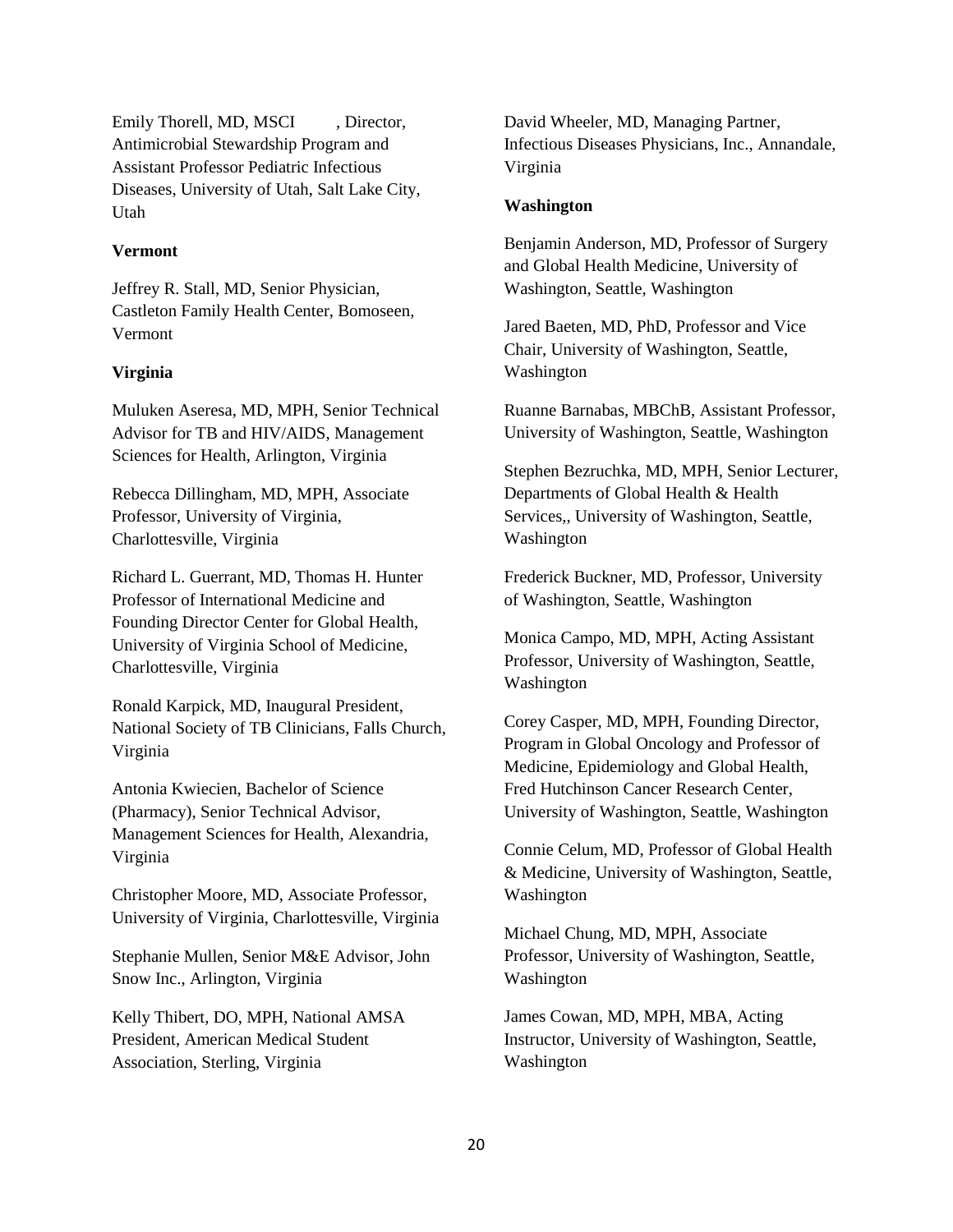Karen D. Cowgill, PhD, MSc, Assistant Professor of Epidemiology, University of Washington Tacoma, Tacoma, Washington

Kristina Crothers, MD, Professor of Medicine, University of Washington, Seattle, Washington

Alison Drake, PhD, Assistant Professor, University of Washington, Seattle, Washington

Kristie Ebi, PhD, Professor, Department of Global Health, University of Washington, Seattle, Washington

Carey Farquhar, MD, MPH, Professor, Associate Chair, University of Washington, Seattle, Washington

Nicole Frahm, MD, Associate Member, Fred Hutchinson Cancer Research Center, Seattle, Washington

David Fredricks, MD, Professor, University of Washington, Seattle, Washington

Adam Geballe, MD, Professor, Fred Hutchinson Cancer Research Center, Seattle, Washington

Lorenzo Giacani, PhD, Assistant Professor, University of Washington, Seattle, Washington

Virginia Gonzales, MSW, MPH, EdD, Senior Lecturer, University of Washington, Seattle, Washington

Geoffrey S. Gottlieb, MD, PhD, Professor, University of Washington, Seattle, Washington

Simon Hay, DSc., Professor, Department of Global Health, University of Washington, Seattle, Washington

Joshua Hill, MD, Acting Assistant Professor, Fred Hutchinson Cancer Research Center, University of Washington, Seattle, Washington

Kevin Hybiske, PhD, Assistant Professor, University of Washington, Seattle, Washington Rachel Bender Ignacio, MD, MPH, Instructor and Attending Physician, University of Washington, Seattle, Washington

David Katz, MD, Instructor, University of Washington, Seattle, Washington

Roxanne Kerani, PhD, Research Assistant Professor, University of Washington, Seattle, Washington

Mari Kitahata, MD, MPH, Professor and Director of Clinical Epidemiology, University of Washington, Seattle, Washington

David Koelle, MD, Professor, University of Washington, Seattle, Washington

Pamela Kohler, PhD, RN, Assistant Professor, University of Washington, Seattle, Washington

Sylvia LaCourse, MD, MPH, Acting Instructor, University of Washington, Seattle, Washington

W. Conrad Liles, MD, PhD, Associate Chair and Professor of Medicine, University of Washington, Seattle, Washington

Jennifer Lund, PhD, Associate Member & Professor, University of Washington and Fred Hutchinson Cancer Research Center, Seattle, Washington

John Lynch, MD, MPH, Associate Professor of Medicine, University of Washington, Seattle, Washington

Raymond Scott McClelland, MD, MPH, Professor of Medicine, Epidemiology, and Global Health, University of Washington, Seattle, Washington

Mary Anne Mercer, DrPH, Senior Lecturer, University of Washington, Seattle, Washington

James I. Mullins, PhD, Professor, University of Washington, Seattle, Washington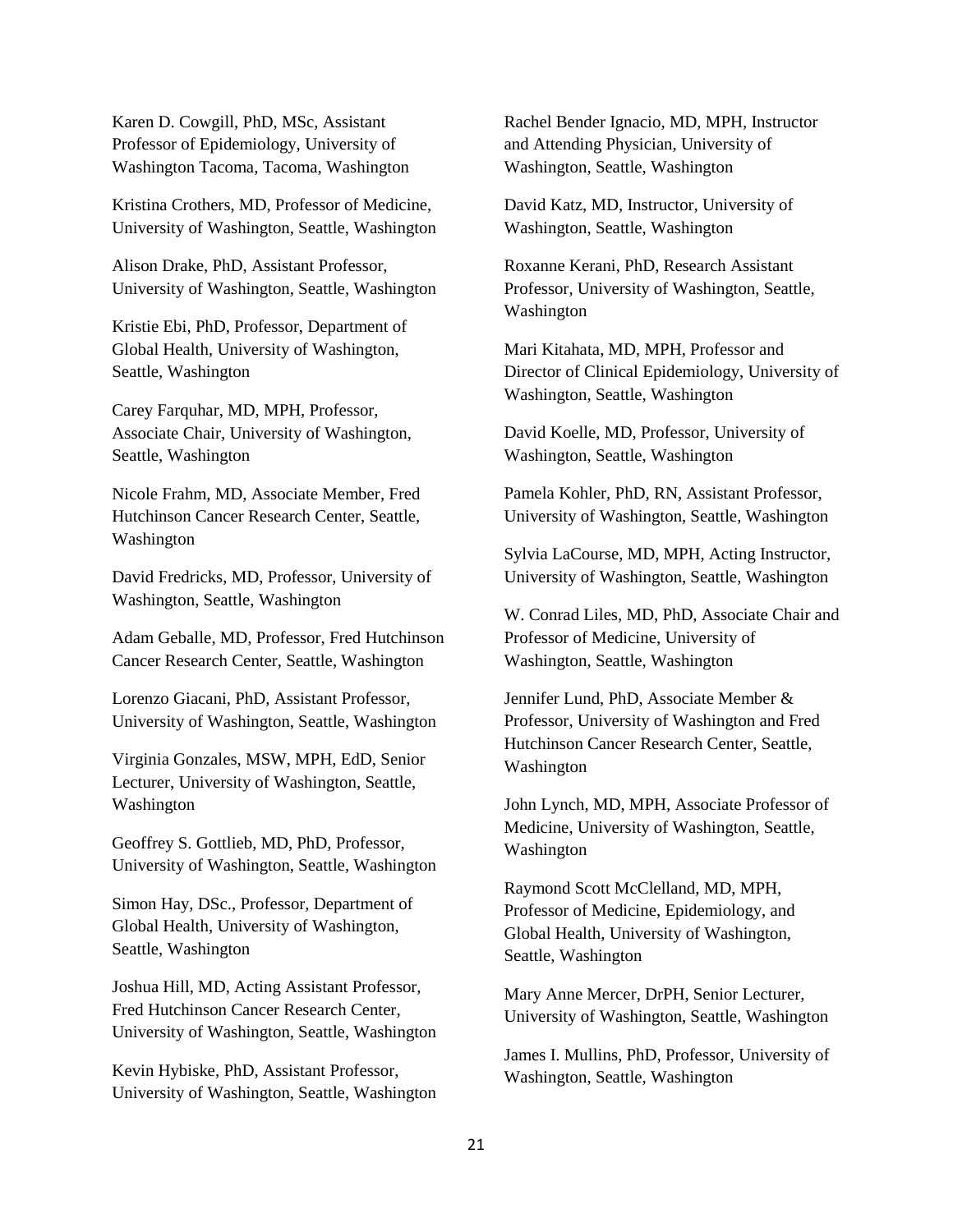Holly Novack, MD, Resident Physician, University of Washington, Seattle, Washington

Kayode K. Ojo, PhD, Research Assistant Professor, University of Washington, Seattle, Washington

Rena Patel, MD, MPH, Instructor, University of Washington, Seattle, Washington

Steven Pergam, MD, MPH, Assistant Professor, University of Washington, Seattle, Washington

Lucy A. Perrone, MSPH, PhD, Assistant Professor, University of Washington, Seattle, Washington

James Pfeiffer, PhD, Professor, University of Washington, Seattle, Washington

Paul Pottinger, MD, Associate Professor of Allergy & Infectious Diseases, University of Washington, Seattle, Washington

Meena Ramchandani, MD, Acting Instructor, University of Washington, Seattle, Washington

Alison Roxby, MD, MSc, Assistant Professor, University of Washington, Seattle, Washington

Marla Salmon, ScD, MS, BSN, BA, Professor, Nursing and Global Health, University of Washington, Seattle, Washington

Christopher Sanford, MD, MPH, DTM&H, Associate Professor, Family Medicine, Global Health, University of Washington, Seattle, Washington

John Scott, MD, MSc, Associate Professor, University of Washington, Seattle, Washington

Chetan Seshadri, MD, Assistant Professor, University of Washington, Seattle, Washington

Javeed Shah, MD, Assistant Professor, University of Washington, Seattle, Washington Jennifer Slyker, PhD, Assistant Professor, University of Washington, Seattle, Washington

David Smith, PhD, Professor of Global Health, Institute for Health Metrics & Evaluation, Seattle, Washington

Joanne Stekler, MD, Associate Professor of Medicine, University of Washington, Seattle, Washington

Pat Totten, PhD, Research Professor, University of Washington, Seattle, Washington

T Tony Trinh, MD, MPH, Infectious Diseases Consultant, Polyclinic, Seattle, Washington

Marvin Turck, MD, Professor, University of Washington, Seattle, Washington

Wesley C. Van Voorhis, MD, PhD, Chief Division of Allergy and Infectious Diseases, Director, Center for Emerging and Re-emerging Infectious Diseases, University of Washington, Seattle, Washington

Brad Wagenaar, PhD, Acting Instructor, University of Washington, Seattle, Washington

Anna Wald, MD, Professor, University of Washington, Seattle, Washington

Judd Walson, MD, MPH, Associate Professor, University of Washington, Seattle, Washington

Judith N. Wasserheit, MD, MPH, Professor & Chair, Department of Global Health, Professor of Medicine

Beth Shoshana Zha, MD, PhD, University of Washington, Seattle, Washington

## **West Virginia**

Judith Feinberg, MD, Professor of Medicine, West Virginia University School of Medicine, Morgantown, West Virginia